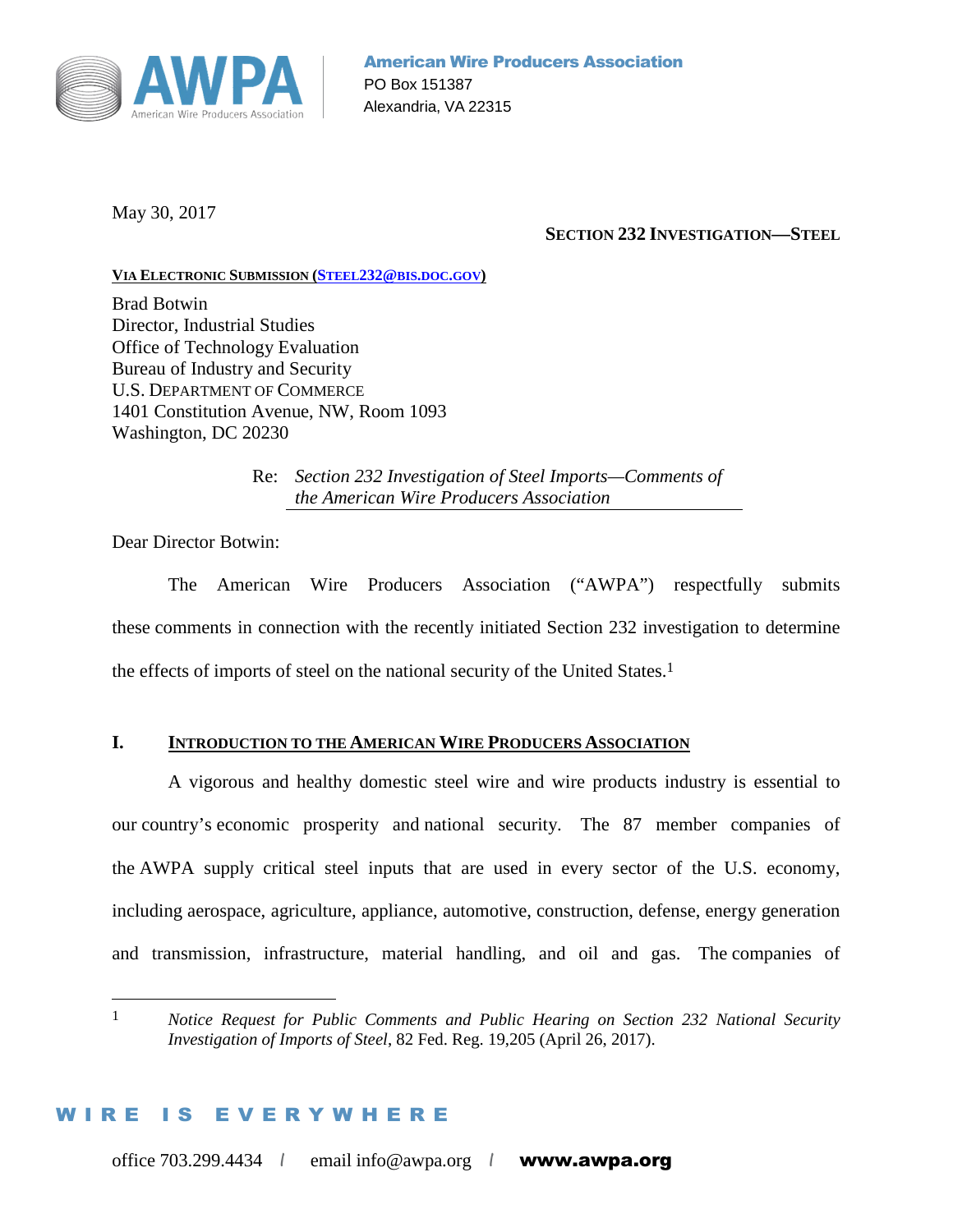the AWPA employ 20,000 workers in over 200 plants and facilities located in 35 states and have annual sales exceeding \$11 billion. Collectively, the members of the AWPA represent between 80 and 90 percent of total production of carbon, alloy, and stainless steel wire and wire products in the United States.

American manufacturers of steel wire and wire products are entrepreneurial and committed to maintaining a strong and dependable supply chain for their customers. They achieve high productivity and product quality by constantly reinvesting in the latest technology and equipment and by supporting their workforce of hard-working Americans in hundreds of communities throughout the country. As a result, the American steel wire industry is one of the most globally competitive segments of the domestic steel industry.

#### **II. RELIANCE OF THE AMERICAN WIRE INDUSTRY ON U.S. WIRE ROD PRODUCERS**

The U.S. wire and wire products industry relies on domestic producers of steel wire rod for the vast majority of its basic raw material—carbon, alloy, and stainless steel wire rod. As Exhibits 1 and 2 show, the largest supplier of wire rod to purchasers in the United States is the American rod industry. This reliance on domestic sourcing was repeatedly confirmed at a recent public hearing before the U.S. International Trade Commission. For example, the President of Mid-South Wire Company of Nashville, Tennessee, reported that his company purchases about 200,000 tons of wire rod annually, and it has historically sourced the majority of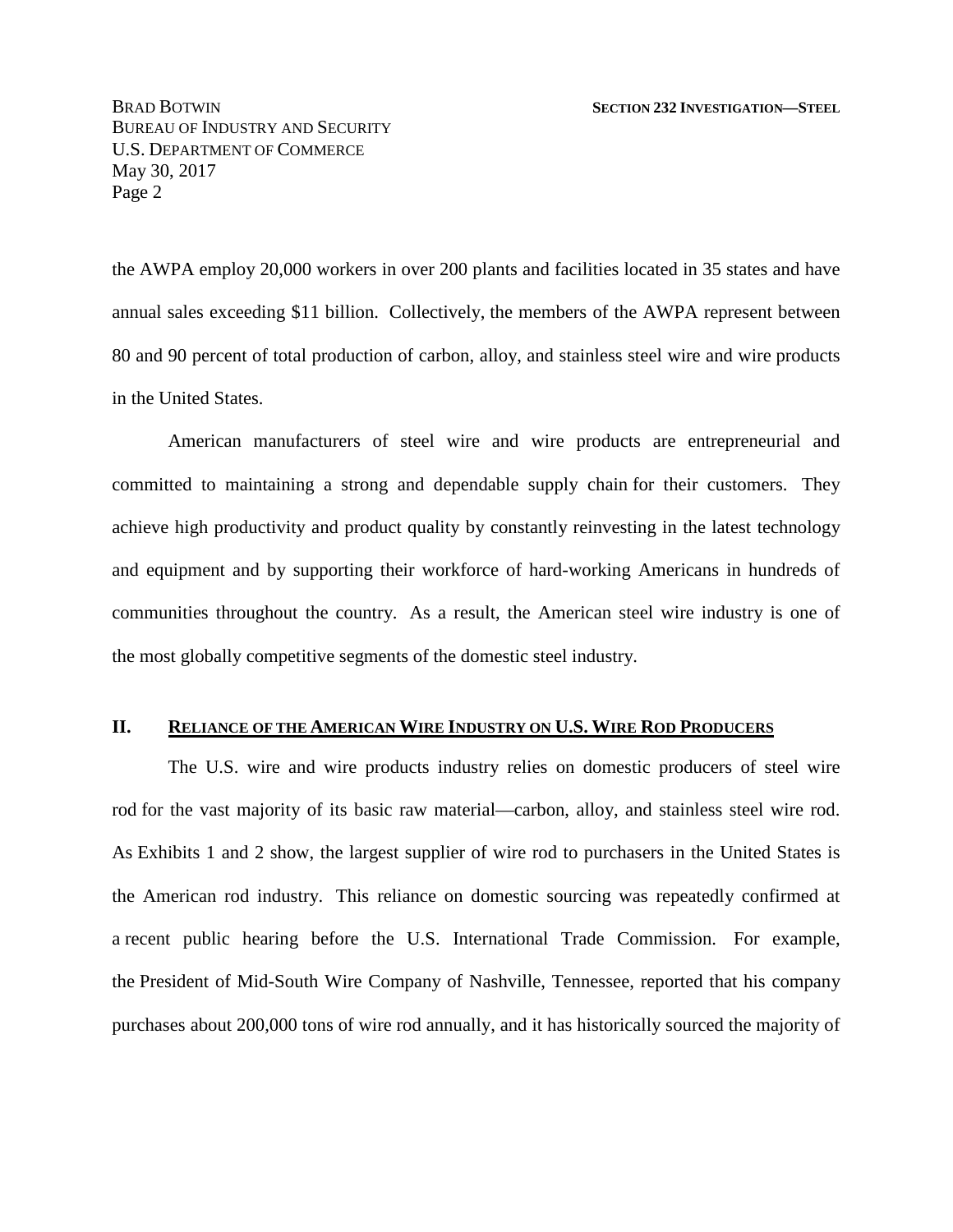those tons from domestic wire rod mills.2 Similarly, Insteel Industries Inc. of Mt. Airy, North Carolina, purchases 70 to 75 percent of its annual wire rod requirements of 450,000 tons from U.S. sources.3 The Heico Wire Group is the largest consumer of steel wire rod in western North America, and it prefers to buy domestically—sourcing 70 to 75 percent of its rod purchases from U.S. mills.4 Thus, a robust domestic wire rod industry is a precondition for the success of the downstream wire industry and its hundreds of customers.

#### **III. NEED FOR MULTIPLE SOURCES OF STEEL WIRE ROD—INCLUDING INTERNATIONAL SOURCES**

In addition to a heavy reliance on the domestic industry, access to global sources of wire rod is also important for the continued viability of the U.S. wire and wire products industry. While domestic wire producers rely on U.S. rod mills for most of their raw material, American manufacturers of steel wire and wire products have found that maintaining multiple sources of their key raw material is an indispensable part of their business plans and operations. Disruptions in supply occur even from long-established sources—so U.S. wire producers must maintain multiple sources of supply of this essential component for the production of wire and wire products.

<sup>2</sup> Exhibit 3 at 22–23.

<sup>3</sup> Exhibit 3 at 28.

<sup>4</sup> Exhibit 3 at 32–33.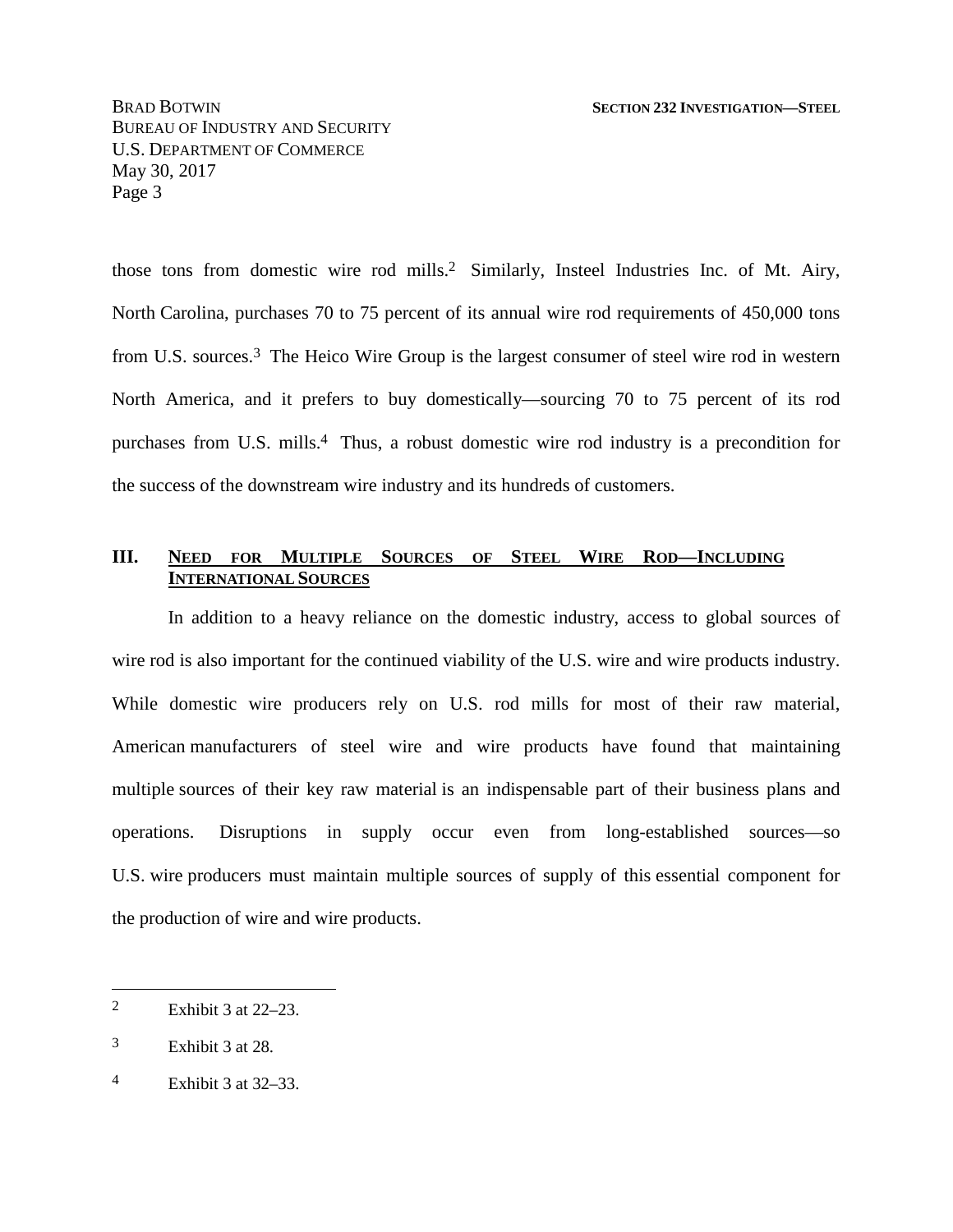As the Vice President of Purchasing for the Heico Wire Group recently explained to

the U.S. International Trade Commission:

Although we prefer to buy from the domestics, we have learned through experience that it is essential to maintain multiple sources of wire rod—which is our basic raw material. Disruptions caused by planned and unplanned outages, mill closures, labor disputes, and even trade cases can interrupt the supply of rod and threaten our business. As a result, we made a strategic business decision some years ago that we would purchase between 25 and 30 percent of our wire rod requirements from offshore producers and the remaining—between 70 and 75 percent—domestically. . . . I mentioned earlier our strategy of multiple-sourcing, and we do this for several reasons—to guarantee access to sufficient quantities of wire rod, to avoid supply disruptions, and to ensure our ability to meet our customers' demand for wire and wire products.<sup>5</sup>

Other American wire companies expressed the same reasons for multiple-sourcing wire rod from domestic mills and imports. Insteel Industries stated that, while "we consistently buy from domestic and import sources . . . our commitments to our customers require a continuous supply of rod from all sources."6 Bekaert Corporation, which purchases 350,000 to 360,000 tons of wire rod annually, noted that "{m}ultiple sourcing is very important for us as we try to manage the risks of our business."7

<sup>5</sup> Exhibit 3 at 33–36.

<sup>6</sup> Exhibit 3 at 29.

<sup>7</sup> Exhibit 3 at 37.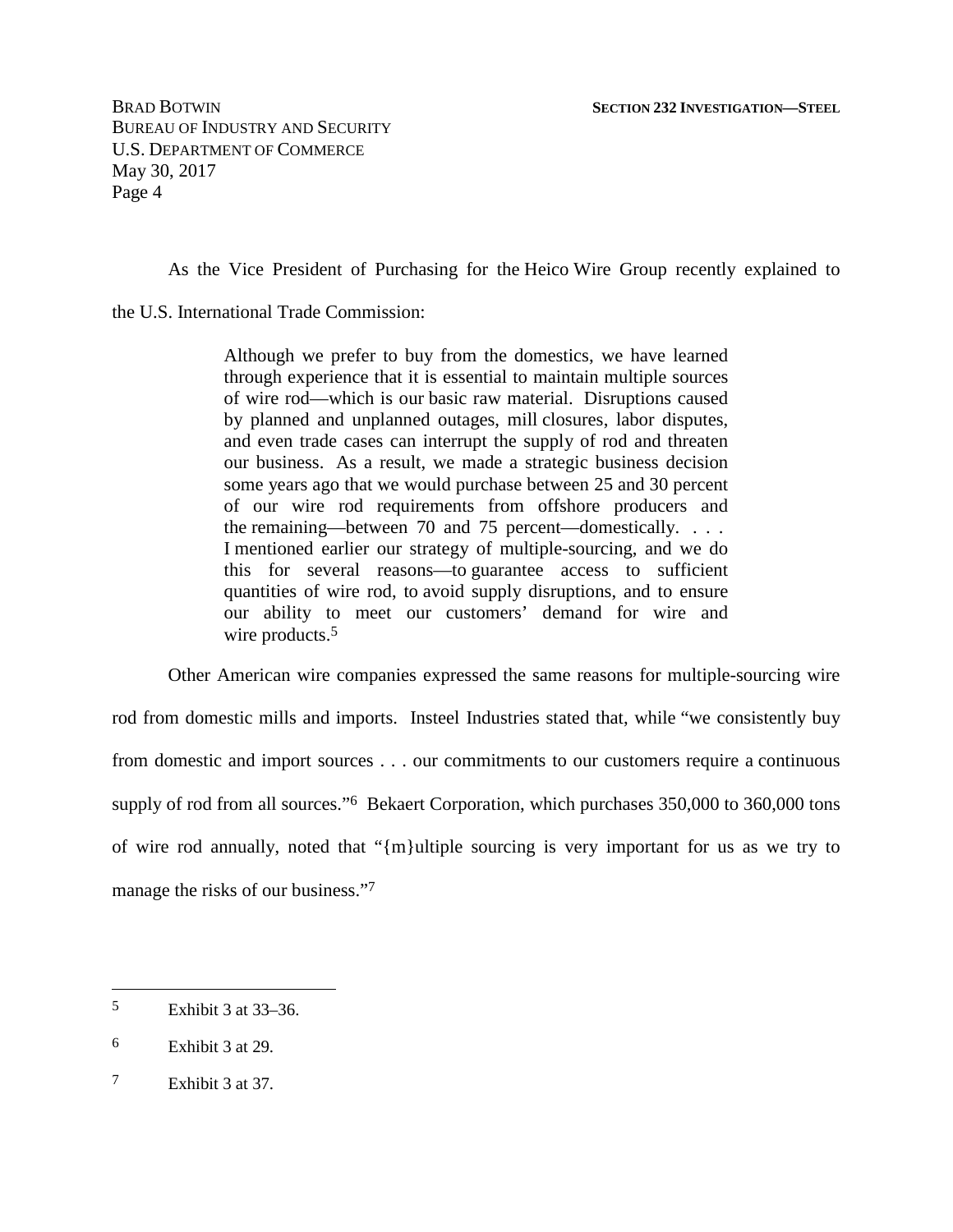Thus, steel wire companies have learned the necessity for multiple sourcing their raw material. Rather than relying on a single domestic supplier for any one rod product, wire companies try to select at least two domestic mills—more if possible—to supply the product, as well as identifying foreign producers as potential sources. In this way, wire companies can minimize the effect on their operations when one supplier's steel wire rod becomes unavailable for any reason.

The wisdom of this multiple-sourcing strategy is demonstrated when there are availability issues with domestic sources, which have been a persistent problem for the U.S. rod industry and are continuing today. As manufacturers themselves, independent wire producers must be able to ensure the availability of adequate quantities and qualities of their wire rod requirements. They cannot permit disruptions or delays at one source to impact adversely their operations and their ability to meet the demand of their customers. The President of Mid-South Wire recently described the delays and limitations on rod supply that his company has seen:

> {W}e are already hearing from some U.S. rod mills about allocations in the near future and they tell us they are either fully booked or getting booked. Of course, they don't call them allocations. Instead they call them "controlled order entry." We are already experiencing delivery delays on orders that we placed before these cases were filed. Some domestic mills have experienced unplanned outages and other production issues which could create supply issues as well  $\dots$  {W}e have found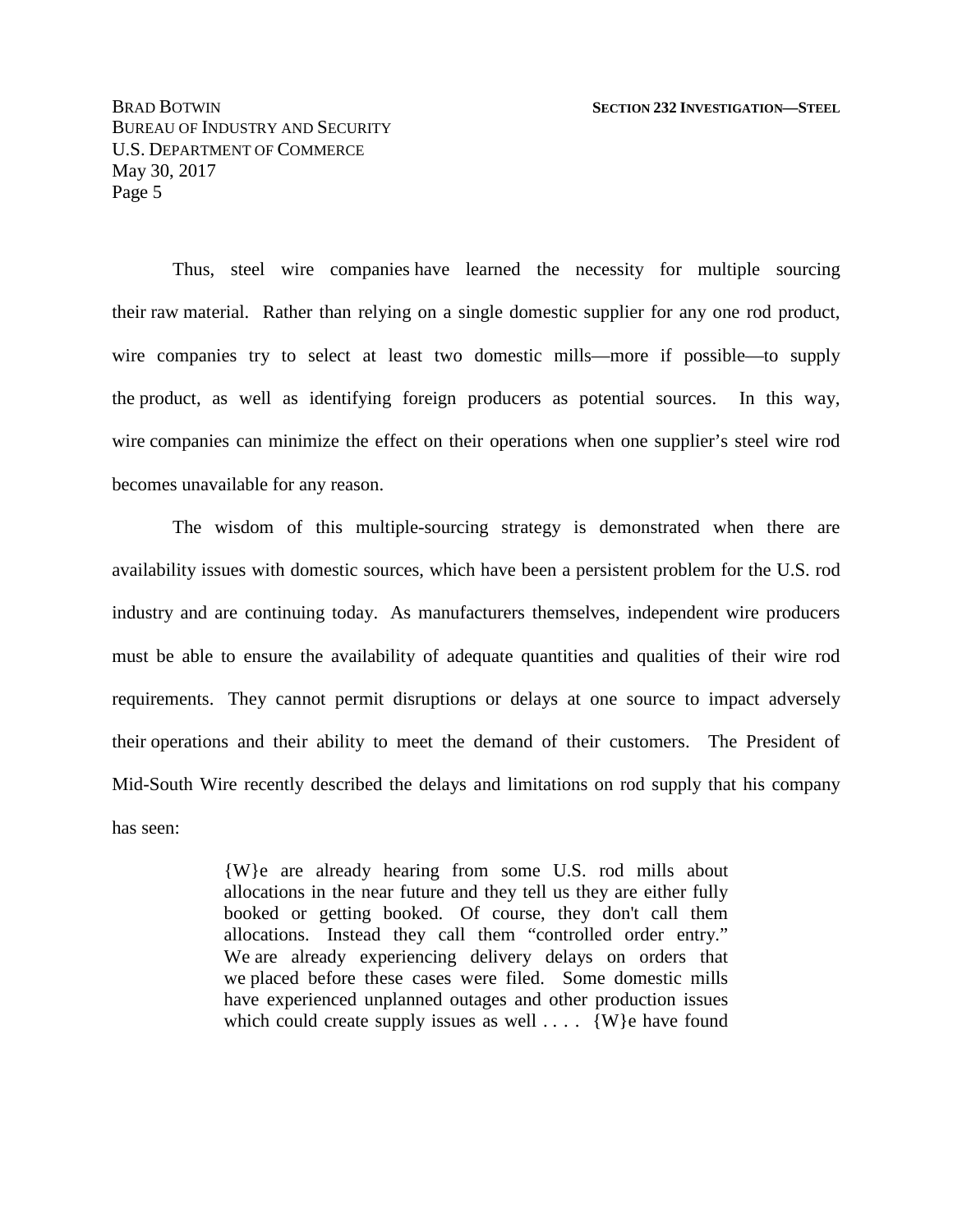> that lead times and deliveries from some of the U.S. Mills have been irregular and unpredictable.<sup>8</sup>

Insteel Industries expressed similar concerns that "in any year the domestic {rod} industry will have planned and unplanned outages, as well as production schedules running at 100 percent of current capacity utilization as the {rod} mills define scheduled capacity."9 Given these circumstances, it is clear why multiple sourcing is essential to Insteel and other U.S. wire producers.

#### **IV. SPECIFIC EXAMPLES OF WIRE ROD PRODUCTS NOT PRODUCED BY OR AVAILABLE FROM THE DOMESTIC WIRE ROD INDUSTRY**

There is another compelling reason for the need for access to imported wire rod. The U.S. rod mills are unable to produce certain types and grades of wire rod, some of which are vital to the national security and defense of the United States.

#### **A. VALVE SPRING QUALITY WIRE ROD FOR THE PRODUCTION OF VALVE SPRINGS AND INJECTOR SPRINGS FOR ENGINES IN TRUCKS, AUTOMOBILES, AND OTHER VEHICLES**

Valve spring quality wire rod is used by American wire drawers to produce the wire from which valve springs are formed for the automotive sector. Every internal combustion engine whether for civilian or military vehicles—must have valve springs in order to function because they control the flow of air in internal combustion engines. The valves are mechanically opened

<sup>8</sup> Exhibit 3 at 24–25.

<sup>9</sup> Exhibit 3 at 31.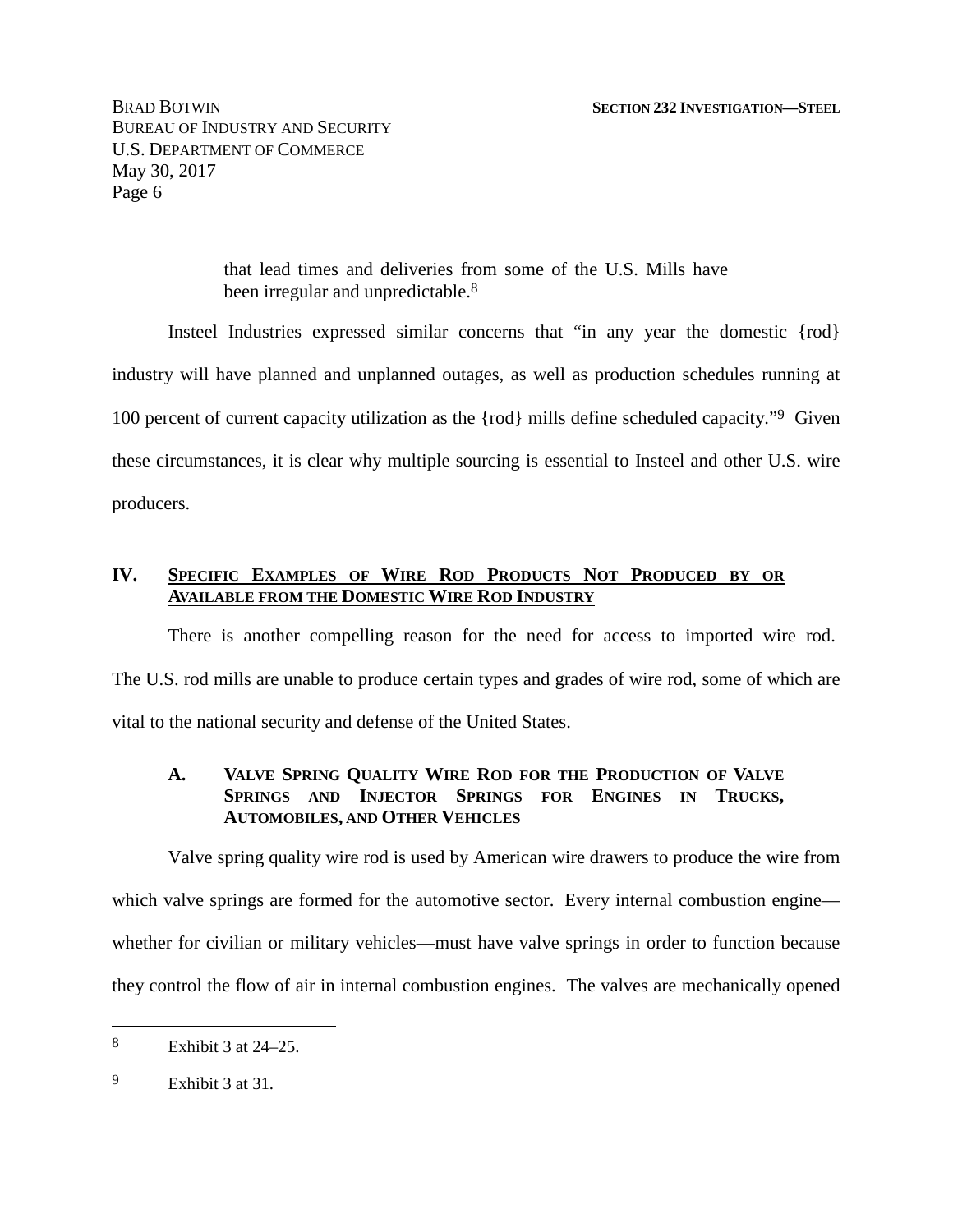by a camshaft and closed by the valve springs. Valve spring quality wire is also used in injector springs for diesel engines.

The United States Armed Forces procure substantial quantities of vehicles and other military equipment which use internal combustion or diesel engines. These vehicles are essential to our national security. In addition, the civilian sector which supports national defense requirements as well as the economy generally relies on trucks and other vehicles to move goods, build infrastructure, and perform a myriad of other functions.

U.S. manufactures of valve spring wire have tried repeatedly to qualify domestic rod mills as a source of valve spring quality wire rod. All of these efforts have been unsuccessful. Consequently, American wire companies must rely on offshore sources of this critical input, primarily Japan, Germany, and Korea. These countries are long-standing and close allies of the United States—Japan through the Treaty of Mutual Cooperation and Security between the United States and Japan, Germany as a member of the North Atlantic Treaty Organization ("NATO"), and Korea through the Mutual Defense Treaty Between the United States and the Republic of Korea. Each of these countries is a long-time, reliable supplier of valve spring quality wire rod and is expected to remain so, thereby contributing to—not threatening the national security of the United States.

#### **B. TIRE CORD QUALITY WIRE ROD FOR THE PRODUCTION OF TIRE CORD WIRE FOR VEHICLE TIRES**

Tire cord quality wire rod of grade 1080 or higher is likewise an essential component for the American automotive industry because it is used to make steel cord to reinforce tires for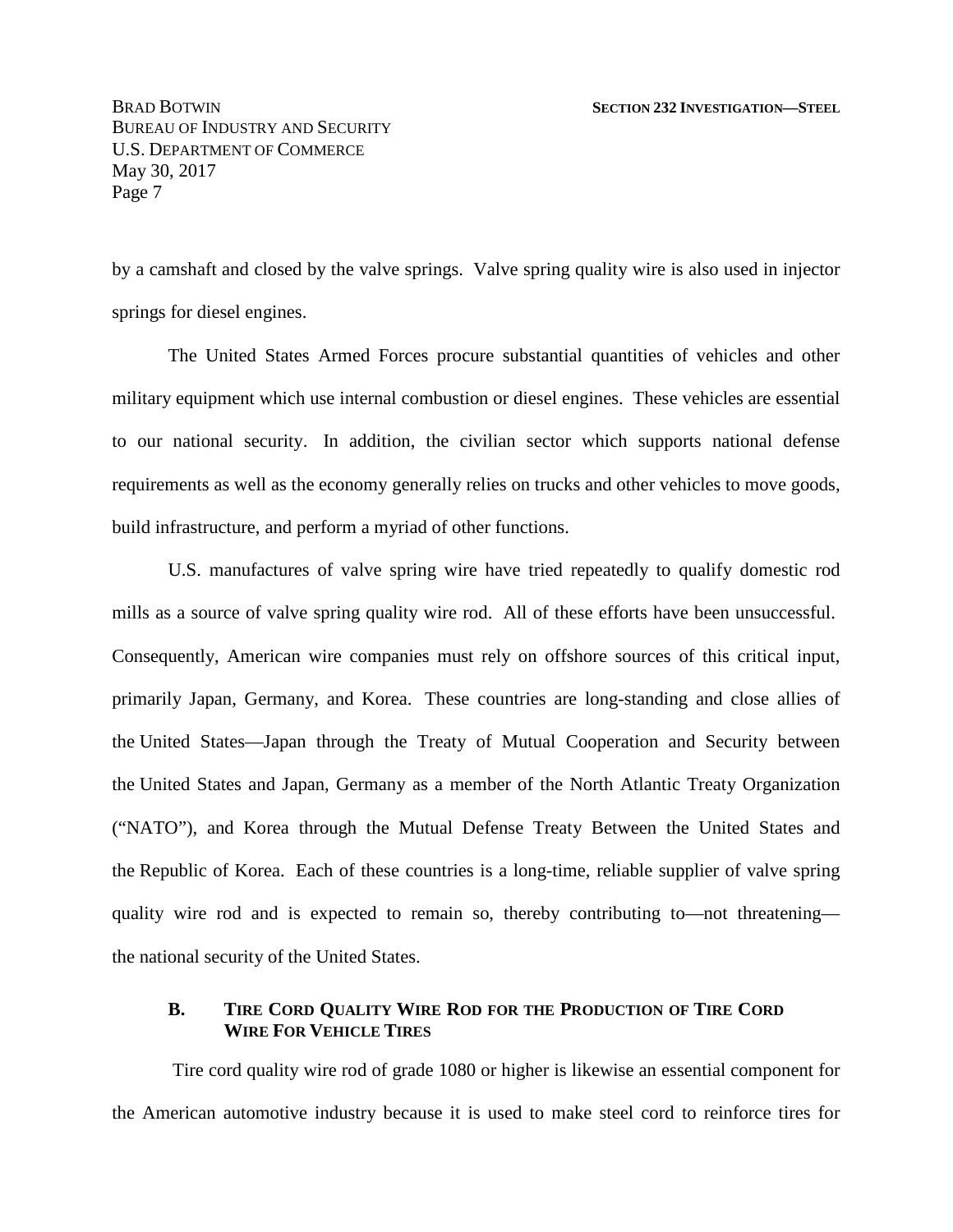trucks, automobiles, construction equipment, and other vehicles. Thus, this product is important for the national security because it is needed for the vehicles procured by the United States Armed Forces as well as for trucks and other equipment necessary for the movement of goods, infrastructure maintenance and development, and other applications which contribute to our country's economic wellbeing.

As shown in the current investigation of carbon and alloy steel wire rod by the U.S. International Trade Commission, the domestic rod mills cannot produce tire cord wire rod with the necessary quality—*i.e*., grade 1080 and higher. Bekaert Corporation is one of the largest American producers of tire cord wire, and it has recently invested several million dollars in its Rome, Georgia, plant that uses tire cord wire rod to produce steel wire for the North American tire and reinforced hose markets.10 Bekaert had also planned a major expansion at its plant in Rogers, Arkansas, to increase its tire cord production capacity by 50 percent and add over 100 new jobs, but concerns over availability of tire cord wire rod have put those plans on hold.11 Bekaert must obtain this particular wire rod input for its operations from offshore sources because Bekaert has been unable to qualify any U.S. rod mill. Similarly, Kiswire America, another U.S. producer of tire cord wire, must also rely on overseas sources of tire cord quality wire rod for its U.S. production of tire cord wire.12 As with the case of valve

<sup>10</sup> Exhibit 3 at 38–39.

<sup>11</sup> Exhibit 3 at 38.

<sup>12</sup> Exhibit 3 at 41–42.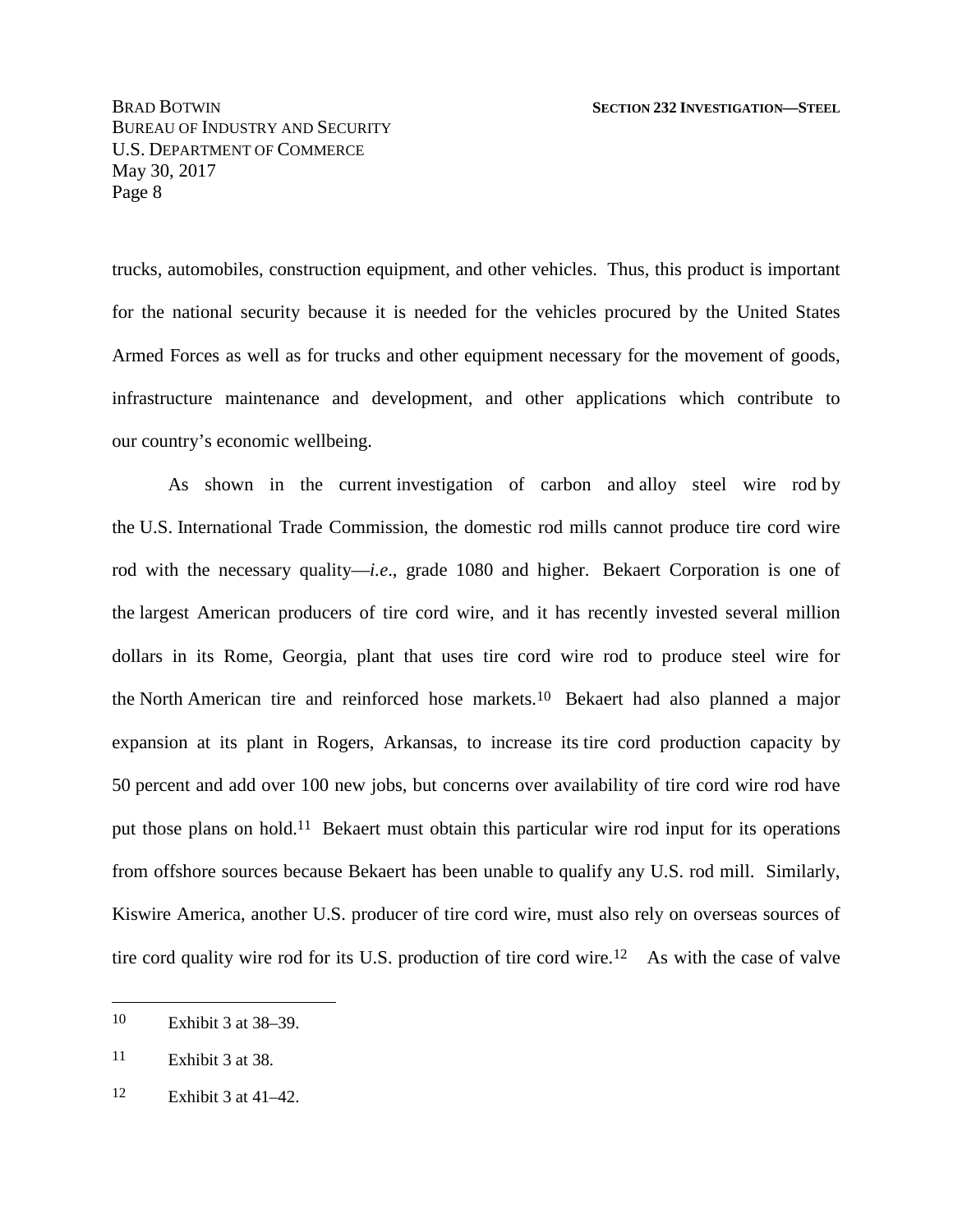spring quality wire rod, American producers of tire cord wire have tried to qualify domestic rod mills as suppliers, but these efforts have been unsuccessful.<sup>13</sup>

As shown in Exhibit 4, the offshore sources that supply tire cord quality wire rod to the domestic wire industry actually enhance the security interests of the United States. The largest single supplier—Brazil—is aligned with the United States through the bilateral Defense Cooperation Agreement and the General Security of Military Information Agreement. Other sources include Japan, Korea, and NATO allies—Canada, Germany, Spain, and the United Kingdom. Accordingly, each of these countries is a reliable supplier of the tire cord quality wire rod unavailable from domestic sources, and, therefore, imports from these countries contribute to—rather than threaten—the national security and economic wellbeing of the United States.

#### **C. OTHER WIRE ROD PRODUCTS AVAILABLE PRIMARILY FROM OFFSHORE SOURCES**

1. *High-Quality Aerospace Grades of Alloy Steel Wire Rod:* This group of rod products is used for specialized automotive as well as aerospace applications. It is largely sourced from Japan, which is a reliable supplier that—as noted above—has close political, military, and commercial ties with the United States.

<sup>13</sup> Exhibit 3 at 39 and 43.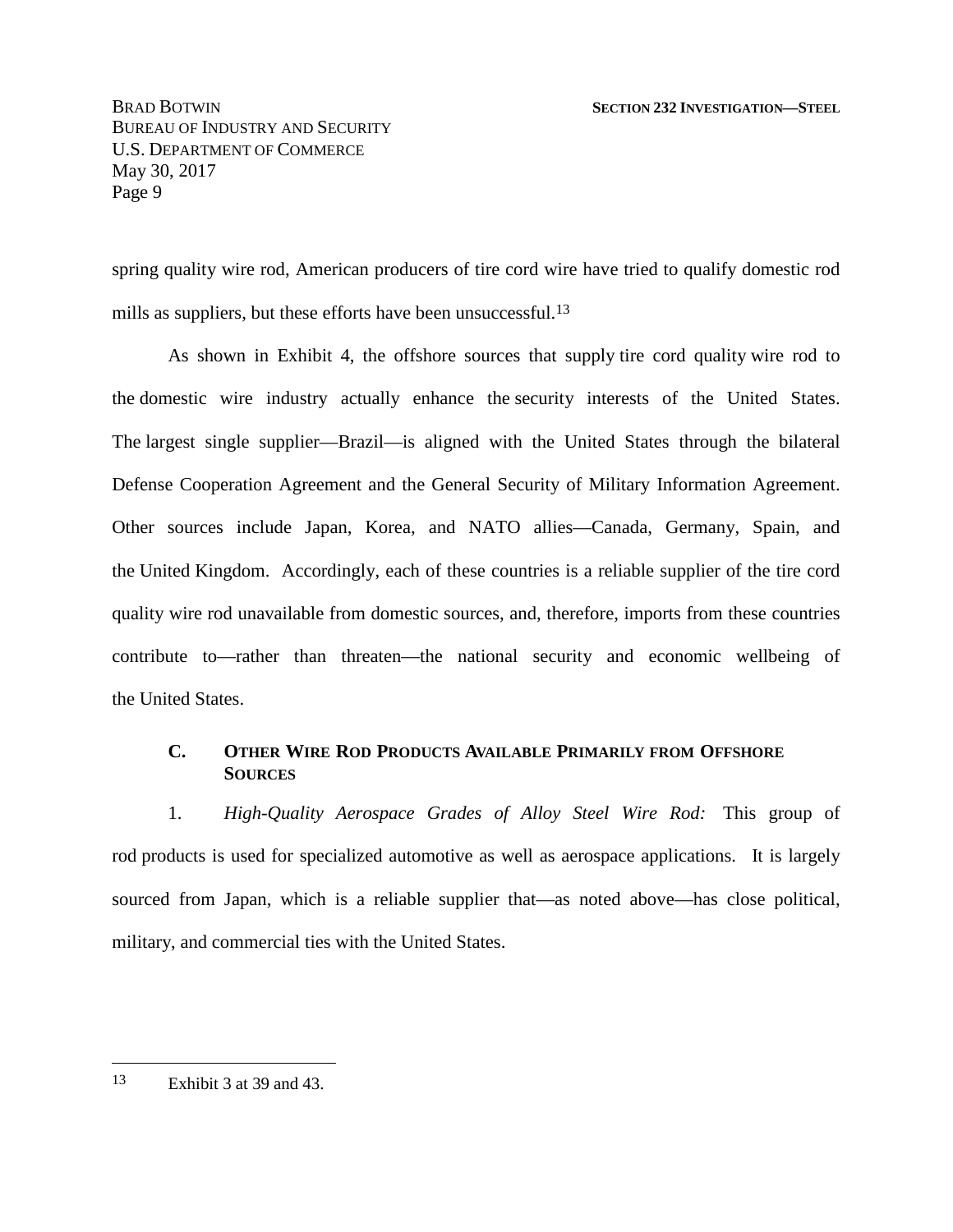2. *Certain Nickel-Based High Temperature Wire Rod:* Wire made from this type of wire rod is used by the aerospace and automotive industries. It is supplied by France, a member of NATO.

#### **V. NUMEROUS STEEL WIRE AND WIRE PRODUCTS ARE USED IN U.S. DEFENSE AND NATIONAL SECURITY APPLICATIONS**

In addition to the wire and wire products mentioned above—particularly the valve spring quality wire and tire cord wire essential for the manufacture and performance of trucks, cars, and other vehicles—many types of wire and wire products have direct applications that promote and protect the national security of the United States.

The following list represents only a small sampling of the countless uses of steel wire and

wire products in defense and national security applications in the United States:

- 1. Steel wire used to make nuts, bolts, screws, and other fasteners for fixed-wing military and civilian aircraft and helicopters.
- 2. Steel wire used to make nuts, bolts, screws, and other fasteners for all types of military and commercial vehicles.
- 3. Steel wire used by the transportation, nuclear, oil and gas, mining, telecommunications, and electronics industries.
- 4. Prestressed steel wire strand for aircraft hangars and other structures.
- 5. Steel wire used to make pallets and bomb fin pallet adaptors.
- 6. Steel wire and wire products for transportation and logistics infrastructure, such as prestressed concrete steel wire strand (PC strand), rebar tie wire, and wire mesh and reinforcement products for columns, pipes, walls, and other structures.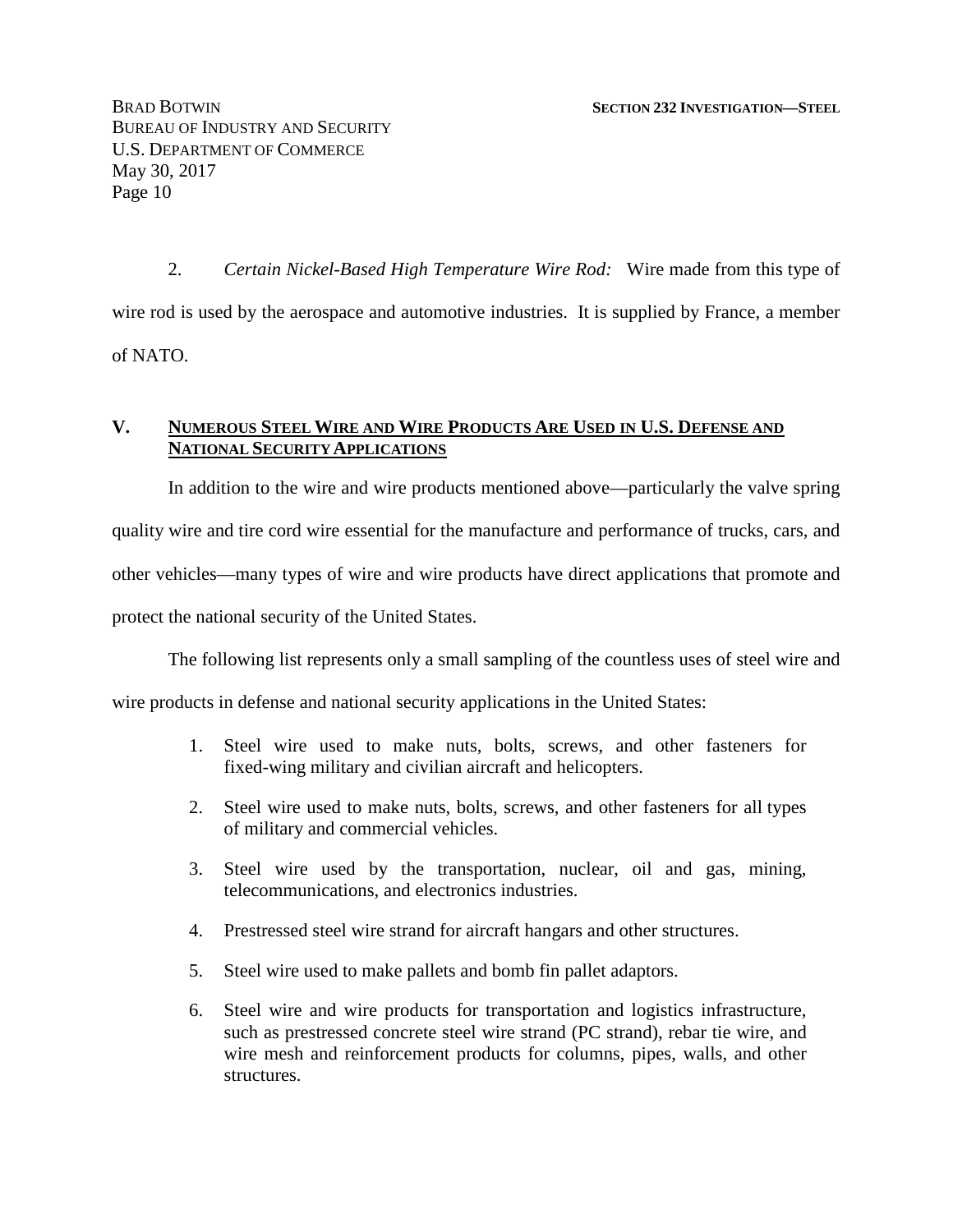- 7. Steel wire for electrical transmission towers, generators (including portable generators for the Armed Services), and wind turbines.
- 8. Steel wire rope for control cables on virtually all military aircraft.
- 9. Steel wire for TOW (tube-launched, optically-tracked, wire-guided) anti-tank missiles.
- 10. Steel wire mechanical springs for a wide variety of applications in military and law enforcement vehicles and equipment.
- 11. Steel wire for bedding and other furniture for use in military offices, barracks, and other facilities.
- 12. Steel wire reinforcement for hoses used in fire suppression systems on vessels and at airfields.
- 13. Steel wire rope isolators for multiple applications in military vehicles, medical equipment, generators, motors, and pumps.
- 14. Steel wire for continuous track propulsion systems for light vehicles.
- 15. Steel wire for cables used in aircraft control.
- 16. Steel wire formed into handles for military vehicles.
- 17. Steel guy wire for tents, ship masts, and broadcasting towers.
- 18. Steel wire for surgical tools.
- 19. Steel wire for firearm recoil springs.
- 20. Steel wire and steel wire cables in oil and gas production.
- 21. Steel barbed wire and chain link fence for the security of military and other installations.
- 22. Steel wire baskets for combat shelters.
- 23. Steel wire for cables for securing cargo and used in winches and pulleys.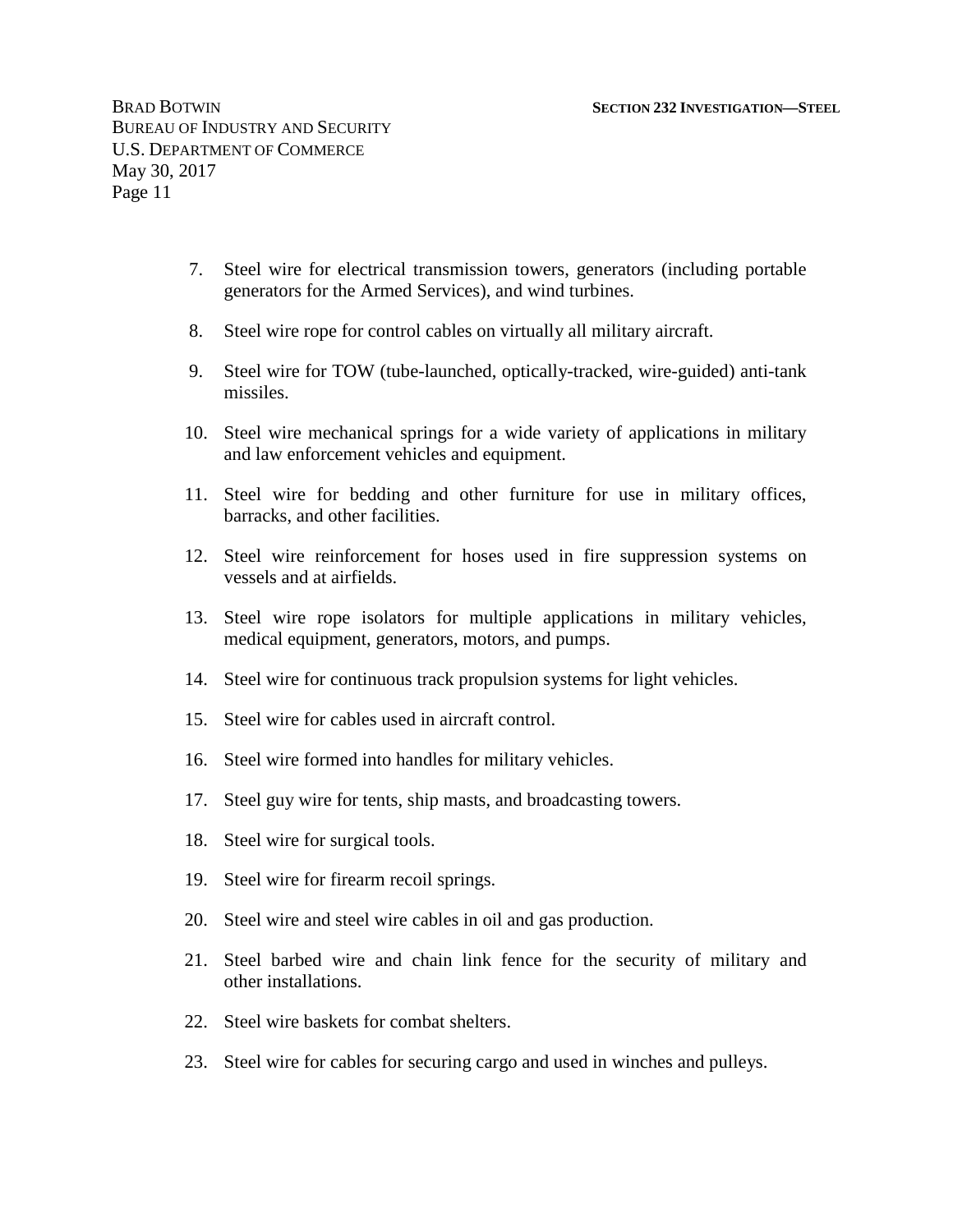- 24. Steel wire mesh for partitions, enclosures, office dividers, window guards, panels, and storage lockers.
- 25. Steel wire cages and baskets to protect military surveillance equipment.

These examples are intended to highlight just a few applications of steel wire and wire products in the defense, law enforcement, and related sectors. The range of applications for these products is virtually limitless and demonstrates how critical wire and wire products are to America's national security.

#### **VI. CONCLUSION**

The members of the American Wire Producers Association respectfully urge the U.S. Department of Commerce, when it evaluates the effect of steel imports on the Nation's security, to consider the indispensable role of American-made steel wire and wire products in maintaining a strong defense and a prosperous economy. It is also important to recognize that the supply chain for the U.S. steel wire and wire products industry depends on both domestic and foreign sources and that the foreign sources are comprised almost exclusively of the closest allies of the United States.

Sincerely,

 $J_{\text{coh}}$   $\rightarrow$   $\rightarrow$   $\rightarrow$   $\rightarrow$   $\rightarrow$ 

President AMERICAN WIRE PRODUCERS ASSOCIATION

**Attachments**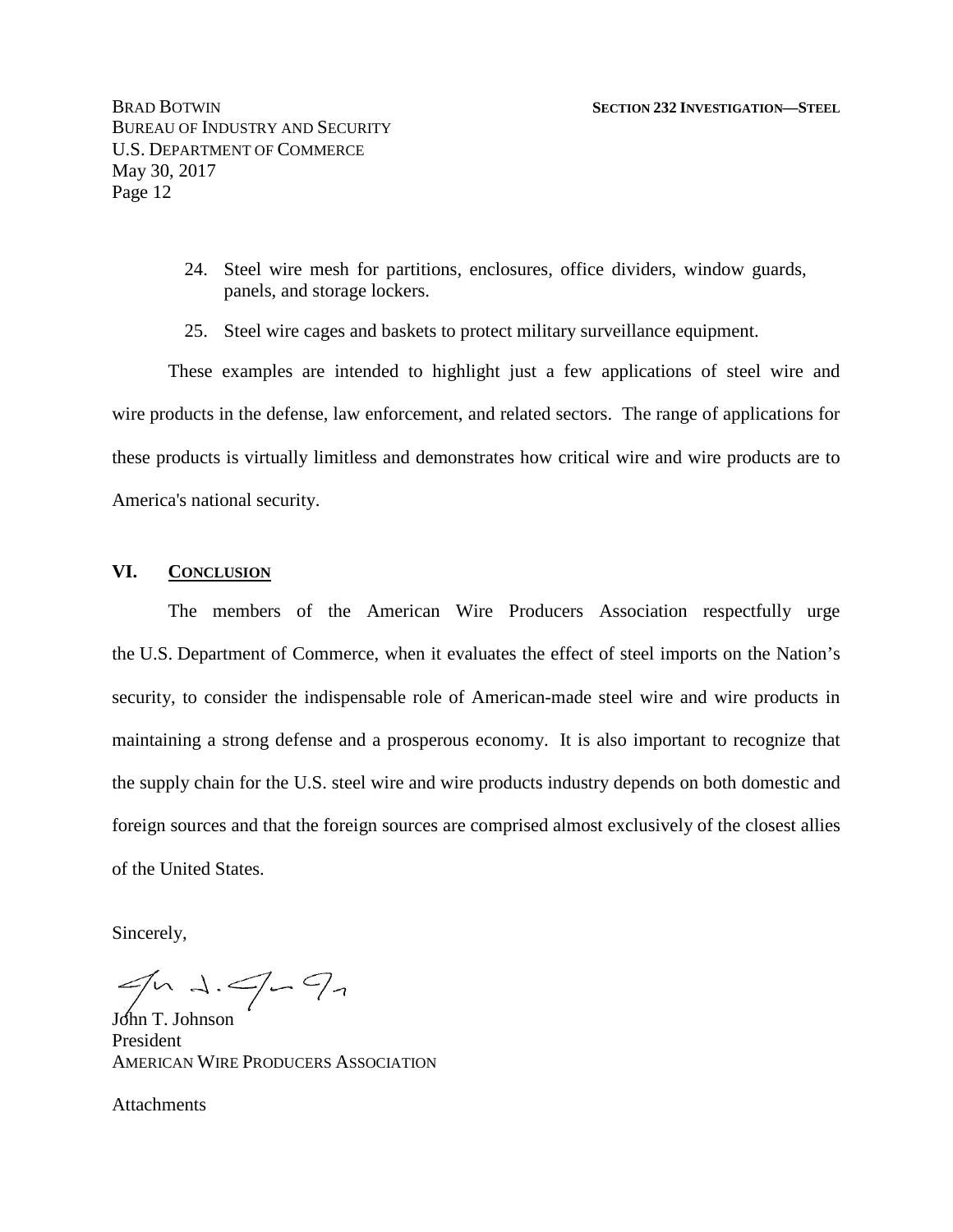#### TABLE OF CONTENTS

| $\mathbf{I}$ . |                                                                    |                                                                                                                               |  |  |  |  |
|----------------|--------------------------------------------------------------------|-------------------------------------------------------------------------------------------------------------------------------|--|--|--|--|
| II.            |                                                                    | RELIANCE OF THE AMERICAN WIRE INDUSTRY ON U.S. WIRE ROD PRODUCERS2                                                            |  |  |  |  |
| III.           |                                                                    | NEED FOR MULTIPLE SOURCES OF STEEL WIRE ROD-INCLUDING                                                                         |  |  |  |  |
| IV.            |                                                                    | SPECIFIC EXAMPLES OF WIRE ROD PRODUCTS NOT PRODUCED BY OR AVAILABLE                                                           |  |  |  |  |
|                | A.                                                                 | VALVE SPRING QUALITY WIRE ROD FOR THE PRODUCTION OF VALVE<br>SPRINGS AND INJECTOR SPRINGS FOR ENGINES IN TRUCKS, AUTOMOBILES, |  |  |  |  |
|                | <b>B.</b>                                                          | TIRE CORD QUALITY WIRE ROD FOR THE PRODUCTION OF TIRE CORD WIRE                                                               |  |  |  |  |
|                | $\mathcal{C}$ .                                                    | OTHER WIRE ROD PRODUCTS AVAILABLE PRIMARILY FROM OFFSHORE                                                                     |  |  |  |  |
| V.             | NUMEROUS STEEL WIRE AND WIRE PRODUCTS ARE USED IN U.S. DEFENSE AND |                                                                                                                               |  |  |  |  |
| VI.            |                                                                    |                                                                                                                               |  |  |  |  |

BEFORE THE OFFICE OF TECHNOLOGY EVALUATION, BUREAU OF INDUSTRY AND SECURITY U.S. DEPARTMENT OF COMMERCE

#### **SECTION 232 INVESTIGATION OF STEEL IMPORTS COMMENTS OF THE AMERICAN WIRE PRODUCERS ASSOCIATION**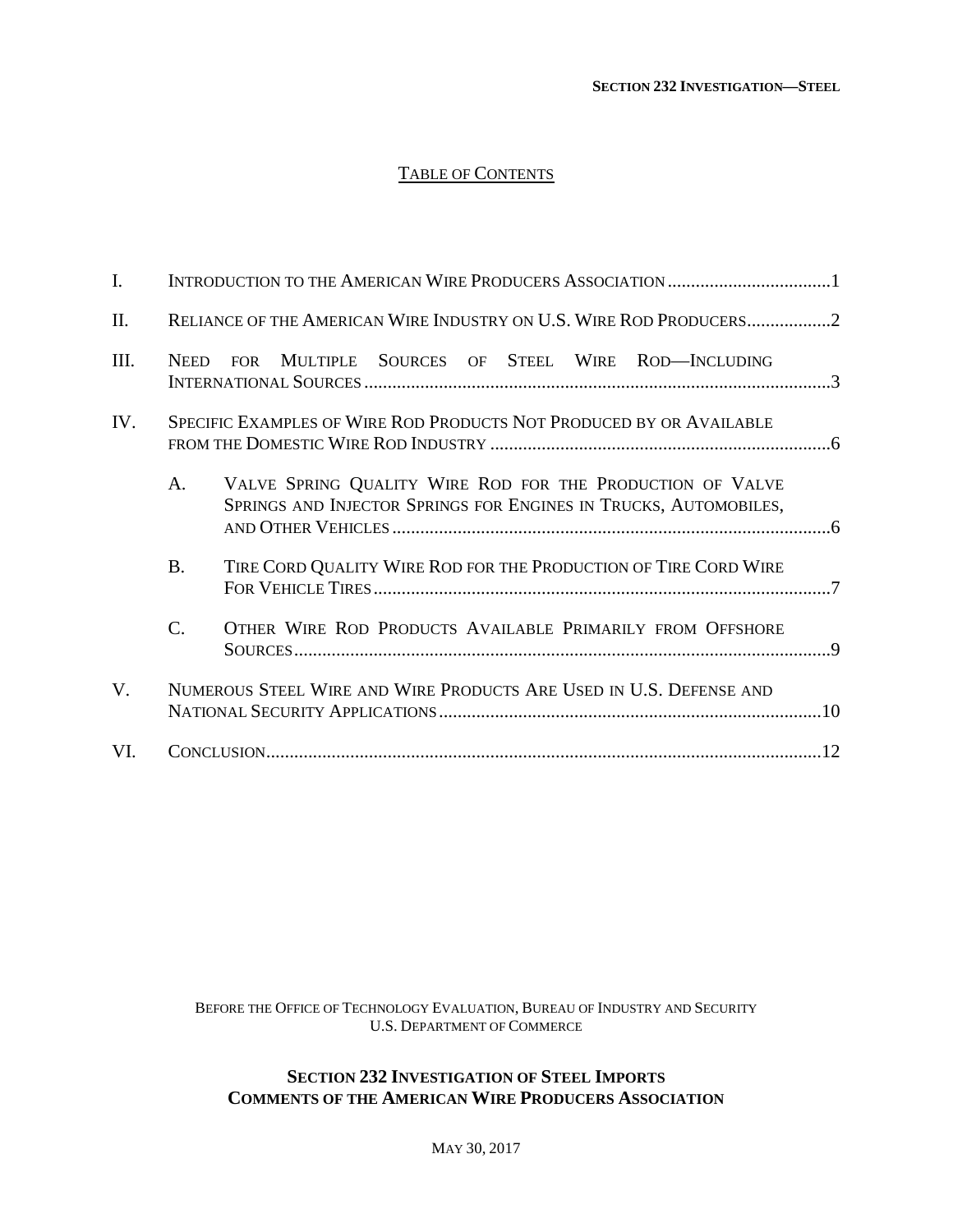#### EXHIBIT LIST

- EXHIBIT 1 TEN LARGEST SOURCES OF CARBON AND ALLOY STEEL WIRE ROD FOR THE U.S. MARKET (CALENDAR YEARS 2014–2016 AND JANUARY–MARCH 2017)
- EXHIBIT 2 TEN LARGEST SOURCES OF STAINLESS STEEL WIRE ROD FOR THE U.S. MARKET (CALENDAR YEARS 2014–2016 AND JANUARY–MARCH 2017)
- EXHIBIT 3 EXCERPTS FROM A TRANSCRIPT OF A HEARING BEFORE THE U.S. INTERNATIONAL TRADE COMMISSION *IN THE MATTER OF CARBON AND CERTAIN ALLOY STEEL WIRE* ROD FROM BELARUS, ITALY, KOREA, RUSSIA, SOUTH AFRICA, SPAIN, TURKEY, *UKRAINE, THE UNITED ARAB EMIRATES, AND THE UNITED KINGDOM,* USITC INV. NOS. 701-TA-573–574 AND 731-TA-1349–1358 (PRELIMINARY) (APRIL 18, 2017)
- EXHIBIT 4 IMPORTS OF TIRE CORD QUALITY WIRE ROD (CALENDAR YEARS 2014–2016 AND JANUARY–MARCH 2017)

BEFORE THE OFFICE OF TECHNOLOGY EVALUATION, BUREAU OF INDUSTRY AND SECURITY U.S. DEPARTMENT OF COMMERCE

#### **SECTION 232 INVESTIGATION OF STEEL IMPORTS COMMENTS OF THE AMERICAN WIRE PRODUCERS ASSOCIATION**

MAY 30, 2017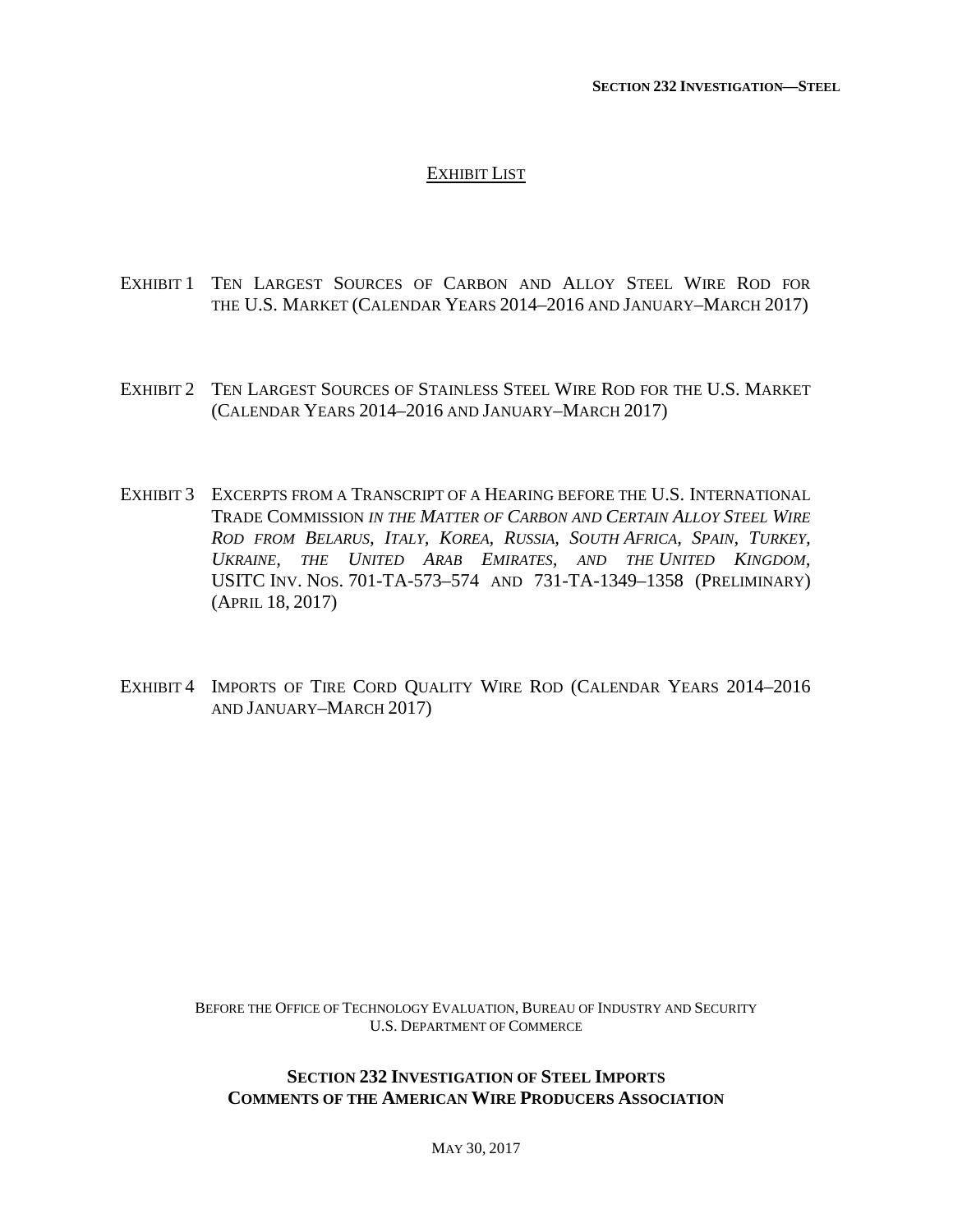**SECTION 232 INVESTIGATION—STEEL**

# **EXHIBIT 1**

## TEN LARGEST SOURCES OF CARBON AND ALLOY STEEL WIRE ROD FOR THE U.S. MARKET

(CALENDAR YEARS 2014–2016 AND JANUARY–MARCH 2017)

BEFORE THE OFFICE OF TECHNOLOGY EVALUATION, BUREAU OF INDUSTRY AND SECURITY U.S. DEPARTMENT OF COMMERCE

**SECTION 232 INVESTIGATION OF STEEL IMPORTS COMMENTS OF THE AMERICAN WIRE PRODUCERS ASSOCIATION**

MAY 30, 2017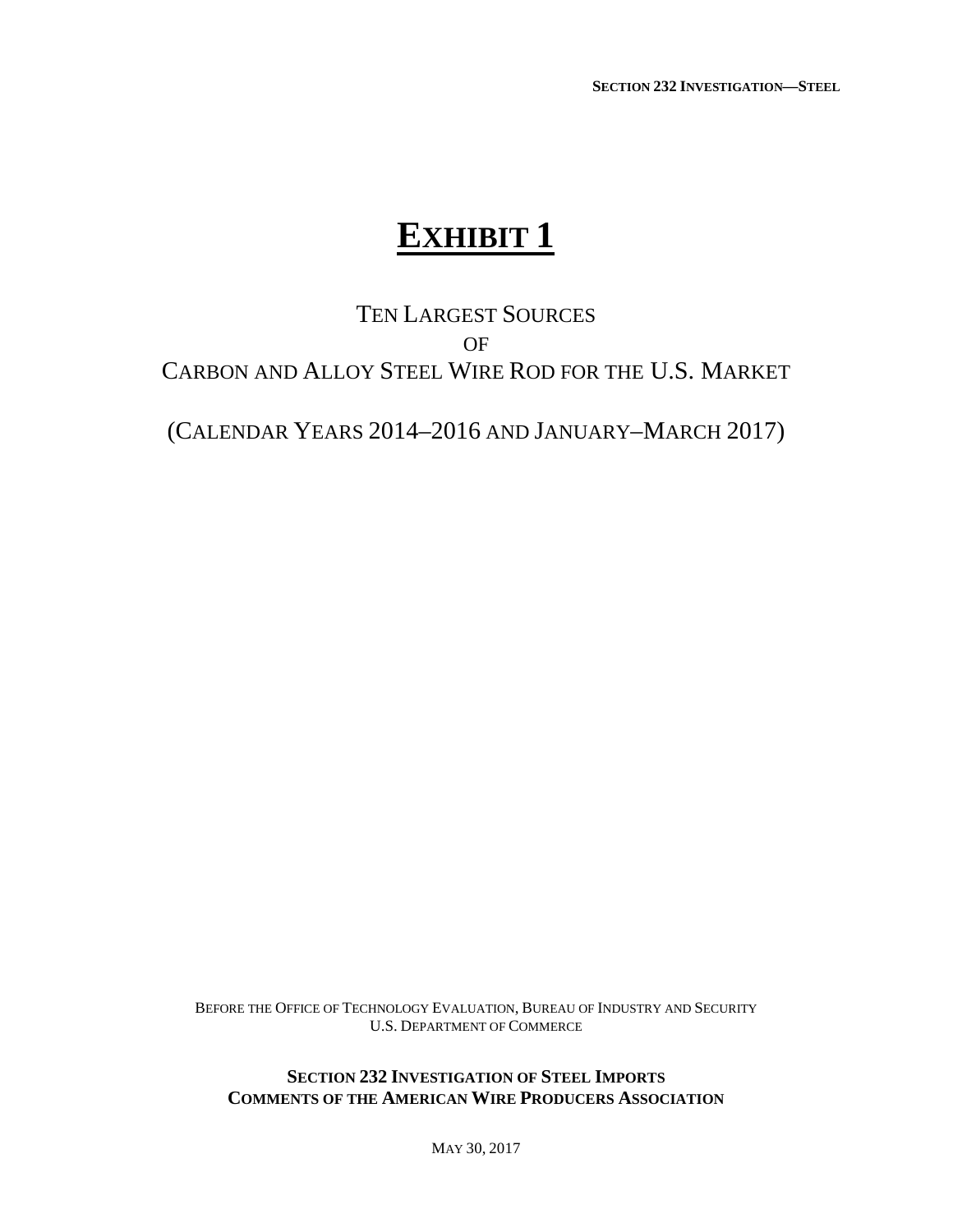#### Ten Largest Sources **OF** Carbon and Alloy Steel Wire Rod for the U.S. Market

#### Calendar Years 2014—2016 and January—March 2017

|                | <b>SOURCE</b>        | 2014      | 2015      | 2016      | JANUARY-<br><b>MARCH 2017</b> |
|----------------|----------------------|-----------|-----------|-----------|-------------------------------|
| $\mathbf{1}$   | <b>UNITED STATES</b> | 2,319,878 | 2,064,763 | 1,715,265 | 511,907                       |
| $\overline{2}$ | <b>CANADA</b>        | 432,713   | 460,284   | 426,163   | 60,022                        |
| 3              | Japan                | 124,172   | 191,841   | 199,422   | 18,590                        |
| 4              | <b>UKRAINE</b>       | 14,626    | 79,053    | 161,451   | 38,530                        |
| 5              | <b>BRAZIL</b>        | 103,483   | 128,799   | 143,861   | 32,282                        |
| 6              | <b>RUSSIA</b>        | 13,329    | 6,857     | 103,322   | 19,467                        |
| 7              | <b>KOREA</b>         | 109,026   | 128,862   | 101,970   | 3,583                         |
| 8              | TURKEY               | 210,096   | 258,245   | 98,497    | 13,300                        |
| 9              | <b>SPAIN</b>         | 35,357    | 74,113    | 78,310    | 10,689                        |
| 10             | <b>MEXICO</b>        | 29,008    | 42,713    | 59,305    | 8,673                         |

*(All quantity figures are in net tons.)*

*Source : AIS 10* , *Net Shipments of Steel Mill Products, All Grades Including Carbon, Alloy and Stainless* (2014—2016 and March 2017); *AIS Imports 3* , *Imports of Steel Products* (2014—2016 and March 2017).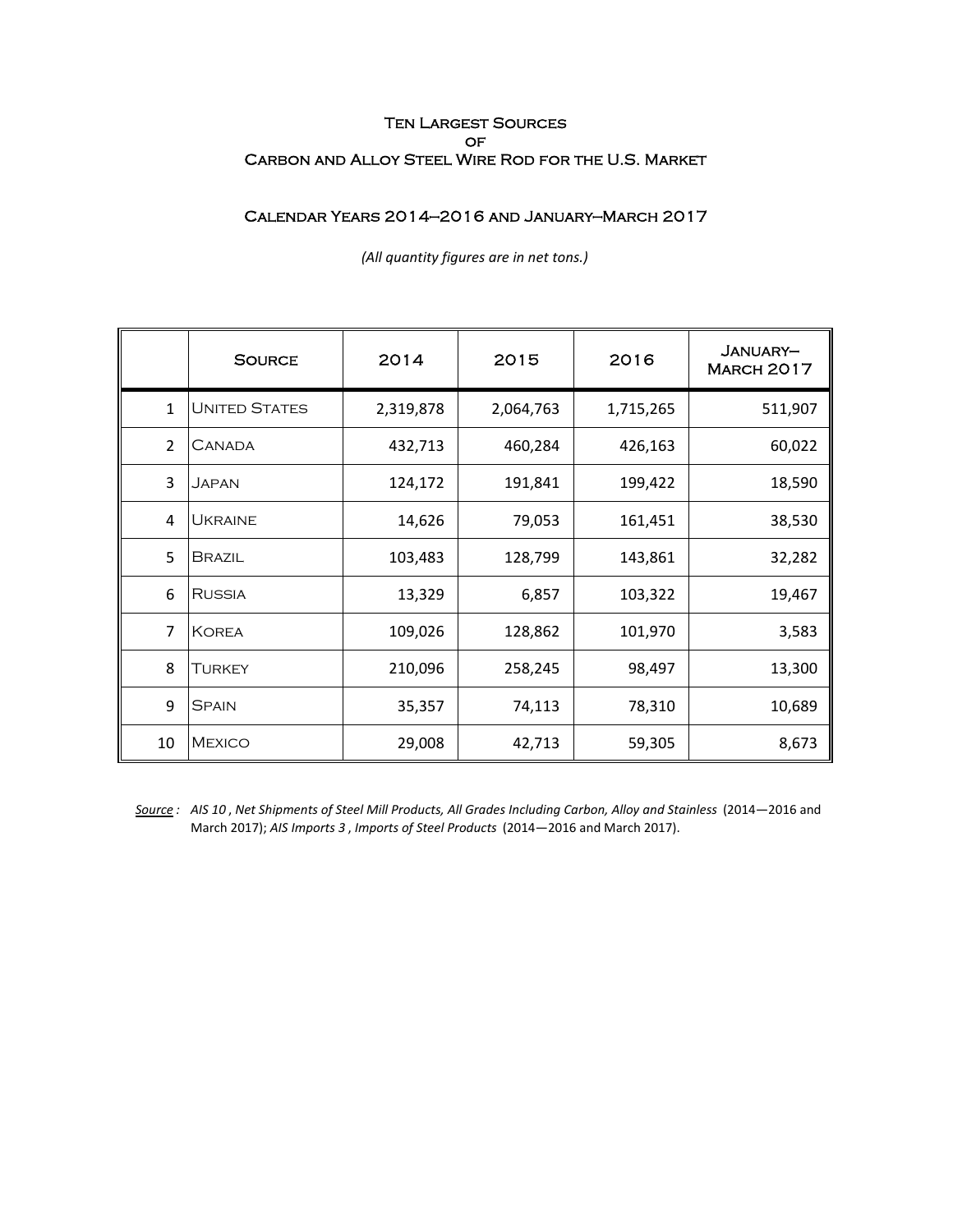**SECTION 232 INVESTIGATION—STEEL**

# **EXHIBIT 2**

## TEN LARGEST SOURCES OF STAINLESS STEEL WIRE ROD FOR THE U.S. MARKET

(CALENDAR YEARS 2014–2016 AND JANUARY–MARCH 2017)

BEFORE THE OFFICE OF TECHNOLOGY EVALUATION, BUREAU OF INDUSTRY AND SECURITY U.S. DEPARTMENT OF COMMERCE

**SECTION 232 INVESTIGATION OF STEEL IMPORTS COMMENTS OF THE AMERICAN WIRE PRODUCERS ASSOCIATION**

MAY 30, 2017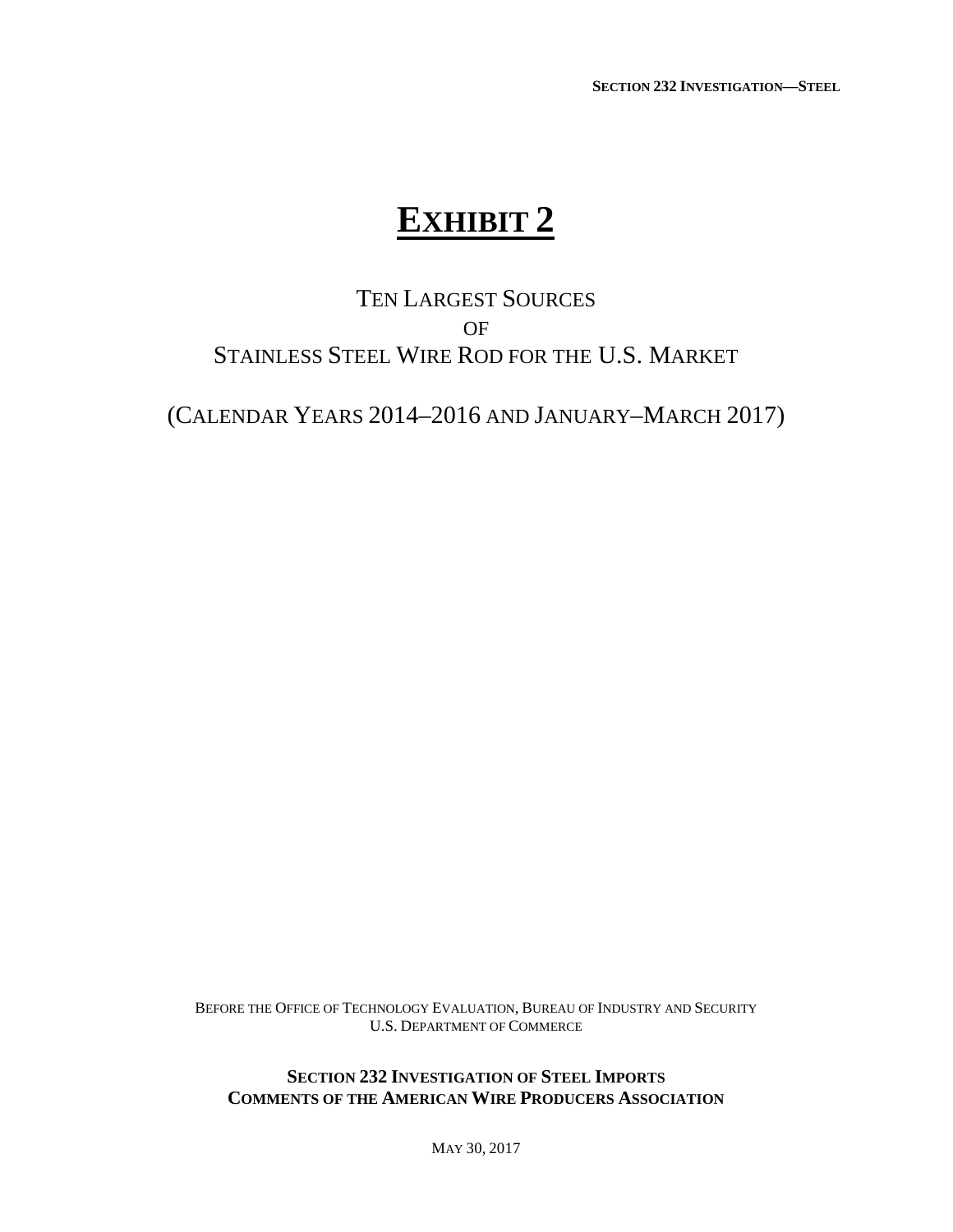#### Ten Largest Sources **OF** Stainless Steel Wire Rod for the U.S. Market

#### Calendar Years 2014—2016 and January—March 2017

|                | <b>SOURCE</b>         | 2014   | 2015   | 2016   | JANUARY-<br><b>MARCH 2017</b> |
|----------------|-----------------------|--------|--------|--------|-------------------------------|
| $\mathbf{1}$   | <b>UNITED STATES</b>  | 53,530 | 35,998 | 42,318 | 12,299                        |
| $\overline{2}$ | Taiwan                | 13,332 | 11,762 | 5,571  | 1,256                         |
| 3              | <b>UNITED KINGDOM</b> | 6,170  | 5,809  | 5,221  | 1,522                         |
| 4              | <b>KOREA</b>          | 0      | 0      | 4,819  | 0                             |
| 5              | <b>SWEDEN</b>         | 4,443  | 4,329  | 4,762  | 1,403                         |
| 6              | <b>FRANCE</b>         | 3,854  | 3,361  | 2,617  | 637                           |
| 7              | <b>INDIA</b>          | 849    | 1,448  | 1,174  | $\Omega$                      |
| 8              | <b>ITALY</b>          | 89     | 404    | 249    | 74                            |
| 9              | JAPAN                 | 64     | 176    | 199    | 33                            |
| 10             | <b>GERMANY</b>        | 19     | 46     | 92     | 216                           |

*(All quantity figures are in net tons.)*

*Source : AIS 10* , *Net Shipments of Steel Mill Products, All Grades Including Carbon, Alloy and Stainless* (2014—2016 and March 2017); *AIS Imports 3* , *Imports of Steel Products* (2014—2016 and March 2017).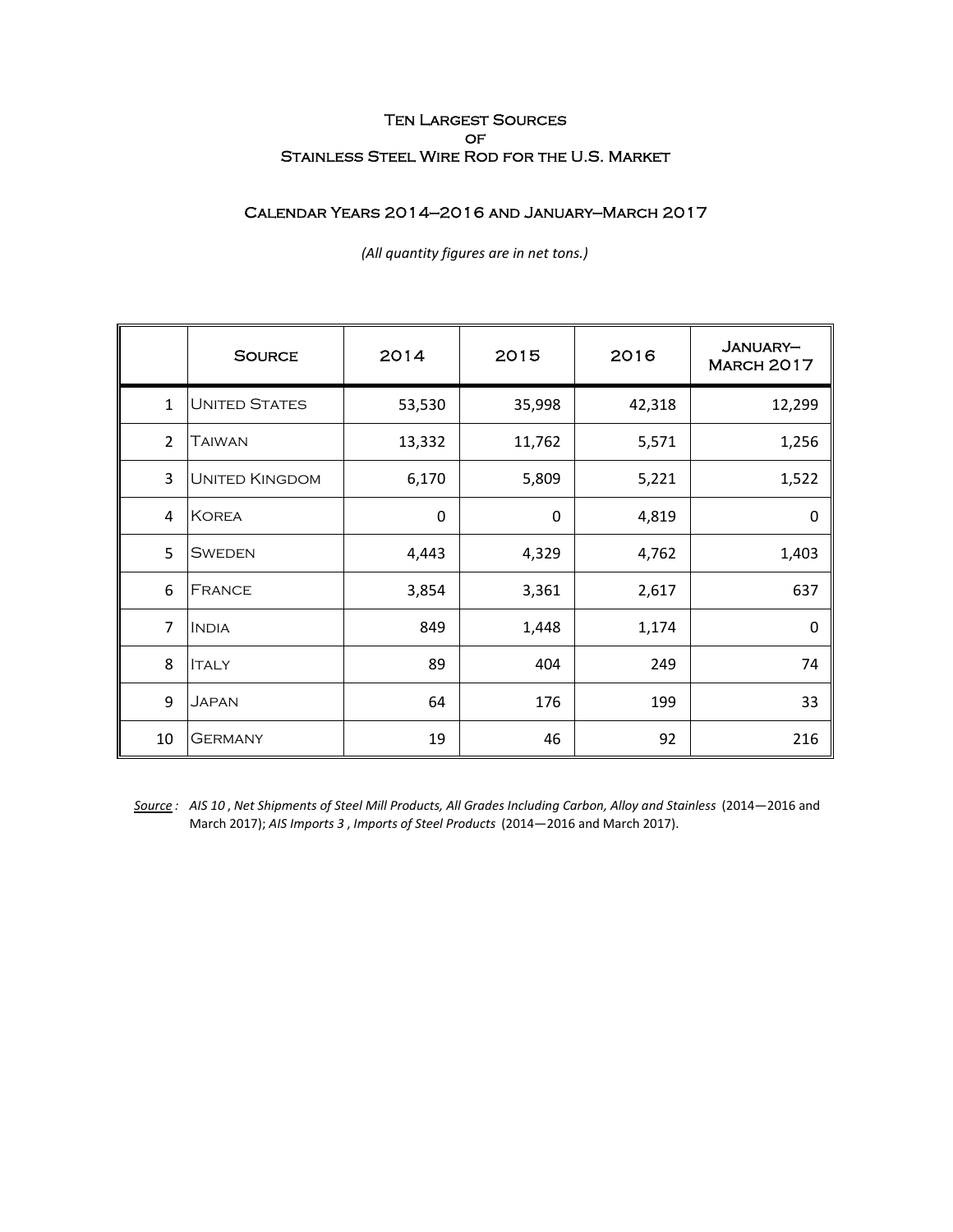## **EXHIBIT 3**

EXCERPTS FROM A TRANSCRIPT OF A HEARING BEFORE THE U.S. INTERNATIONAL TRADE COMMISSION *IN THE MATTER OF CARBON AND CERTAIN ALLOY STEEL WIRE ROD FROM BELARUS, ITALY, KOREA, RUSSIA, SOUTH AFRICA, SPAIN, TURKEY, UKRAINE, THE UNITED ARAB EMIRATES, AND THE UNITED KINGDOM,* USITC INV. NOS. 701-TA-573–574 AND 731-TA-1349–1358 (PRELIMINARY) (APRIL 18, 2017)

> BEFORE THE OFFICE OF TECHNOLOGY EVALUATION, BUREAU OF INDUSTRY AND SECURITY U.S. DEPARTMENT OF COMMERCE

**SECTION 232 INVESTIGATION OF STEEL IMPORTS COMMENTS OF THE AMERICAN WIRE PRODUCERS ASSOCIATION**

MAY 30, 2017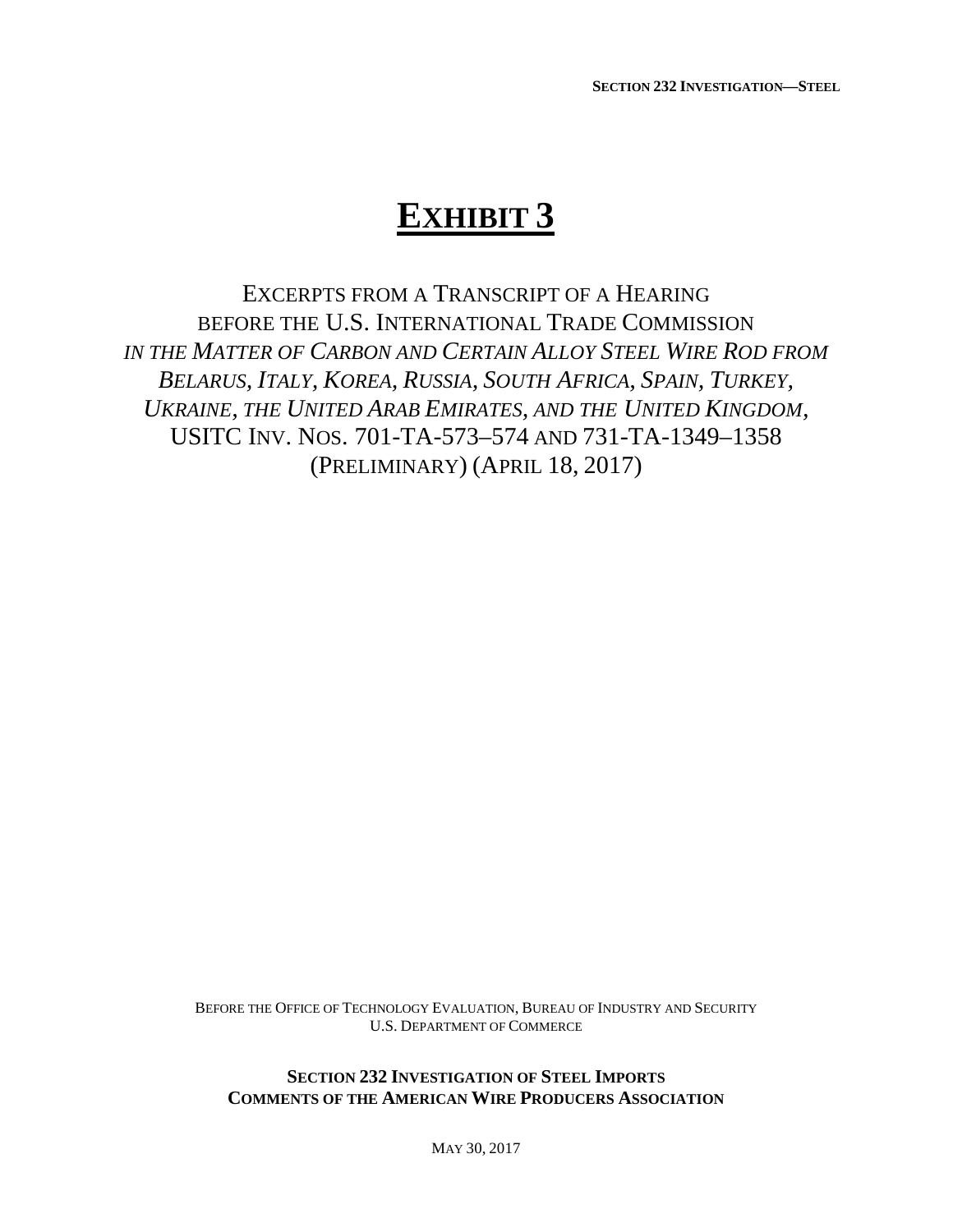# **UNITED STATES INTERNATIONAL TRADE COMMISSION**

**In the Matter of: ) Investigation Nos.: CARBON AND CERTAIN ALLOY STEEL WIRE ) 701-TA-573-574 and ROD FROM BELARUS, ITALY, KOREA, RUSSIA, ) 731-TA-1349-1358**  SOUTH AFRICA, SPAIN, TURKEY, UKRAINE,  $\qquad$  ) (PRELIMINARY) **THE UNITED ARAB EMIRATES, AND THE ) UNITED KINGDOM )**

**Pages: 1 – 204 Place: Washington, D.C. Date: Tuesday, April 18, 2017**



#### **Ace-Federal Reporters, Inc.**

*Stenotype Reporters* **1625 I Street, NW Suite 790 Washington, D.C. 20006 202-347-3700 Nationwide Coverage www.acefederal.com**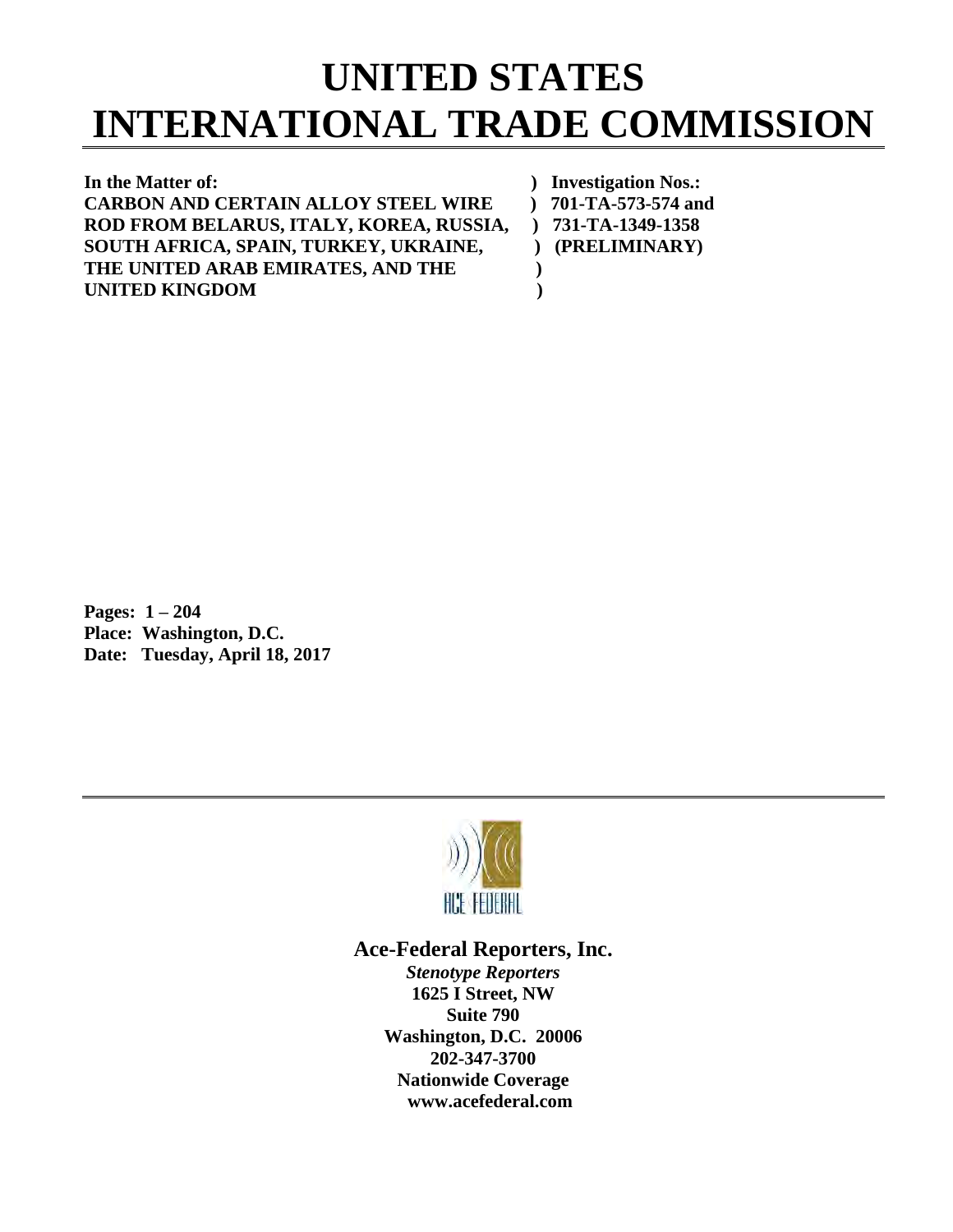| $\mathbf{1}$  | UNITED STATES OF AMERICA                                   |
|---------------|------------------------------------------------------------|
| $\mathbf{2}$  | BEFORE THE                                                 |
| $\mathcal{S}$ | INTERNATIONAL TRADE COMMISSION                             |
| 4             |                                                            |
| 5             | IN THE MATTER OF:<br>) Investigation Nos.:                 |
| 6             | CARBON AND CERTAIN ALLOY STEEL WIRE ) 701-TA-573-574 AND   |
| 7             | ROD FROM BELARUS, ITALY, KOREA, $731-TA-1349-1358$         |
| 8             | RUSSIA, SOUTH AFRICA, SPAIN, TURKEY, ) (PRELIMINARY)       |
| 9             | UKRAINE, THE UNITED ARAB EMIRATES, )                       |
| 10            | AND THE UNITED KINGDOM<br>$\lambda$                        |
| 11            |                                                            |
| 12            |                                                            |
| 13            |                                                            |
| 14            | Main Hearing Room (Room 101)                               |
| 15            | U.S. International Trade                                   |
| 16            | Commission                                                 |
| 17            | 500 E Street, SW                                           |
| 18            | Washington, DC                                             |
| 19            | Tuesday, April 18, 2017                                    |
| 20            |                                                            |
| 21            | The meeting commenced pursuant to notice at 9:30           |
| 22            | a.m., before the Investigative Staff of the United States  |
| 23            | International Trade Commission, Michael Anderson, Director |
| 24            | of Investigations, presiding.                              |
| 25            |                                                            |

Ace-Federal Reporters, Inc. 202-347-3700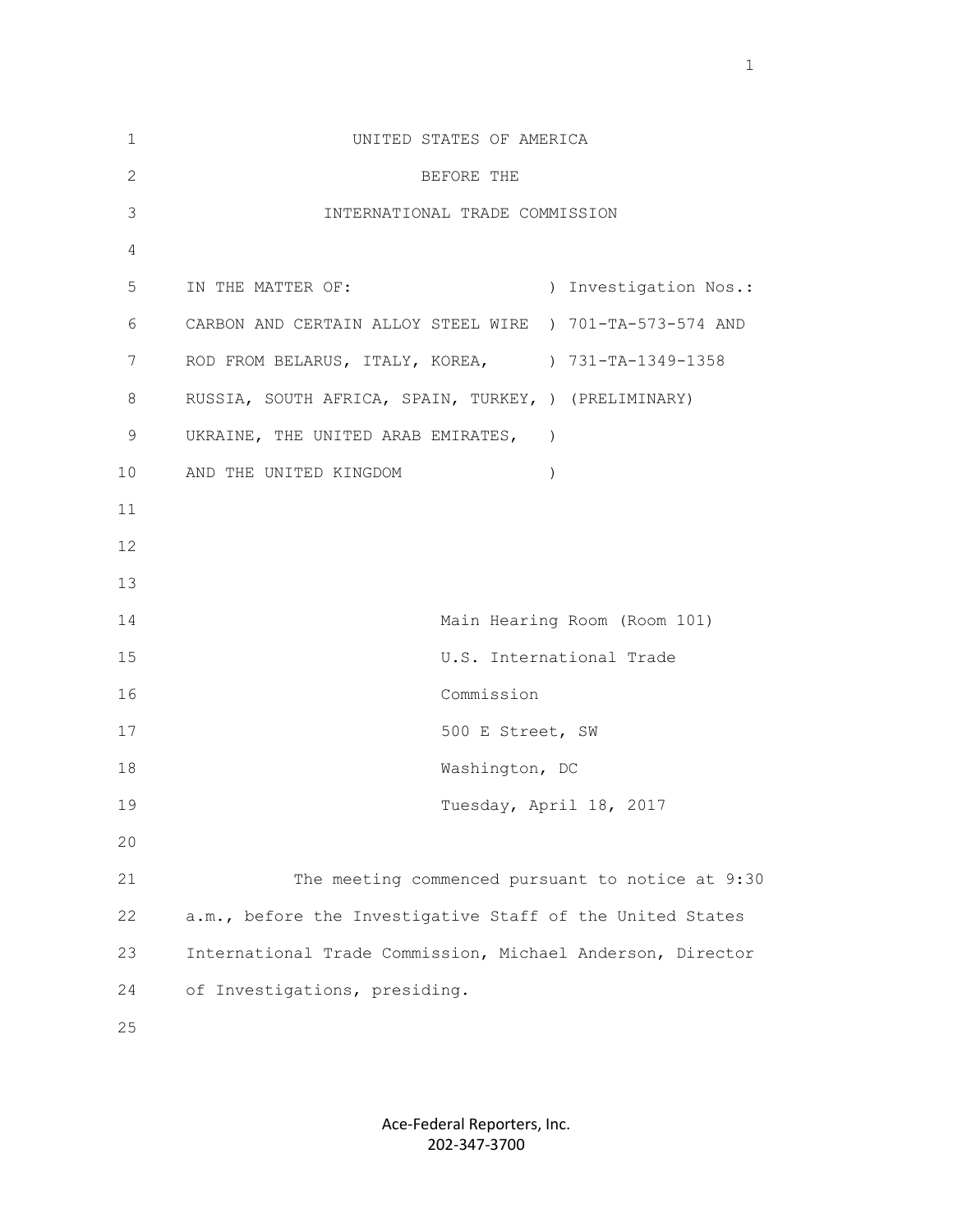1 results in lost sales for the domestic rod industry. We 2 look forward to responding to your questions at the 3 conclusion of our Panel's presentation. Our first AWPA 4 witness is John T. Johnson, AWPA President. 5 STATEMENT OF JOHN T. JOHNSON 6 MR. JOHNSON: Good morning, how are you all? I'm 7 John T. Johnson the Owner and President of Mid-South Wire in 8 Nashville, Tennessee. I am also the current President of 9 the American Wire Producers Association. Mid-South wire was 10 founded in 1967 as a family owned business that draws steel 11 wire rod into wire for a wide variety of wire products. In 12 fact, ironically this week we are celebrating the 50th 13 anniversary of our company. 14 Together with our affiliated sister company, 15 Nashville Wire Products, we employ approximately one 16 thousand workers in plants located in Tennessee, Alabama, 17 Kentucky and Missouri. Mid-South produces wire for the 18 automotive, agricultural, appliance, closet shelving, 19 material handling, construction reinforcement and other 20 industries in the United States. We also produce galvanized 21 wire for a variety of end-uses such as chain link fence, 22 nails, chicken coups, garment hangers and wire handles for 23 paint cans.

 24 Each year Mid-South purchases about 200 thousand 25 tons of wire rod and during the period covered by this

> Ace-Federal Reporters, Inc. 202-347-3700

22<br>22<br>22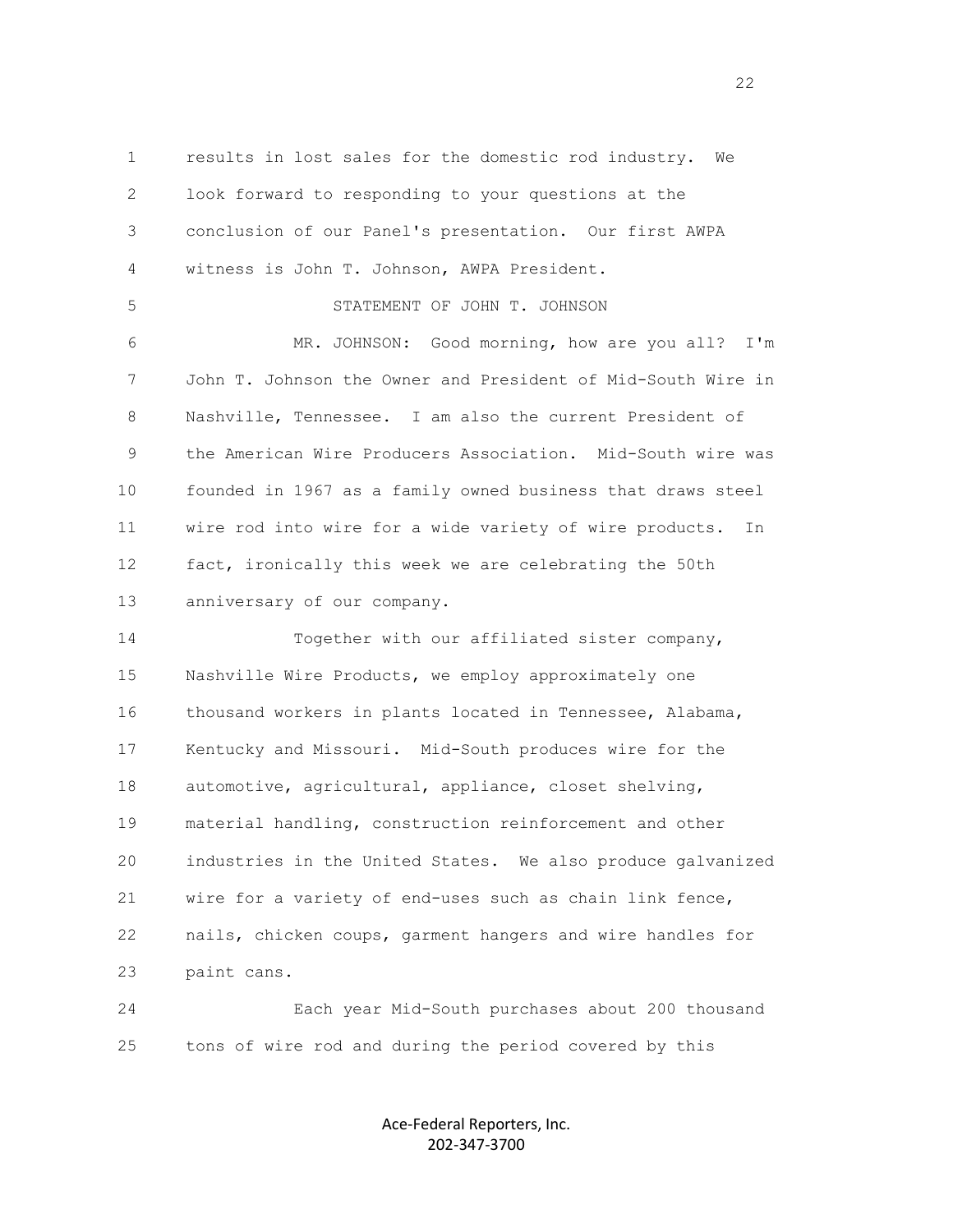1 investigation we source the majority of those tons from U.S. 2 rod mills. I want to emphasize up from that we rely on 3 domestic rod industry for the lion's share of our material. 4 We have a good relationship with them and we want to 5 continue to work with them closely. However we cannot 6 survive if we are limited to outsourcing only domestic rod.

 7 Like other independent wire producers and by what 8 I mean wire companies that are not vertically integrated 9 with the rod mill, we are frequently caught in a cost/price 10 squeeze when it comes to our raw material input. Our 11 downstream wire customers are caught in the same squeeze. 12 When rod prices increase this results in increased wire 13 prices and wire manufacturers simply cannot continue to pass 14 the increasing costs to their customers.

 15 Our customers are continually faced with the 16 "import or build" decision. That is, whether to import the 17 finished wire products or continue to purchase wire from us 18 and make their finished products here in the United States. 19 Our customers demand that we be competitive if they are to 20 continue to buy from us and make their products here in the 21 U.S.

 22 Obviously, we want our customers to continue 23 buying our wire and this benefits the U.S. rod mills as 24 well. Unfortunately over the past several years a number of 25 our end-use customers have moved some or all of their

> Ace-Federal Reporters, Inc. 202-347-3700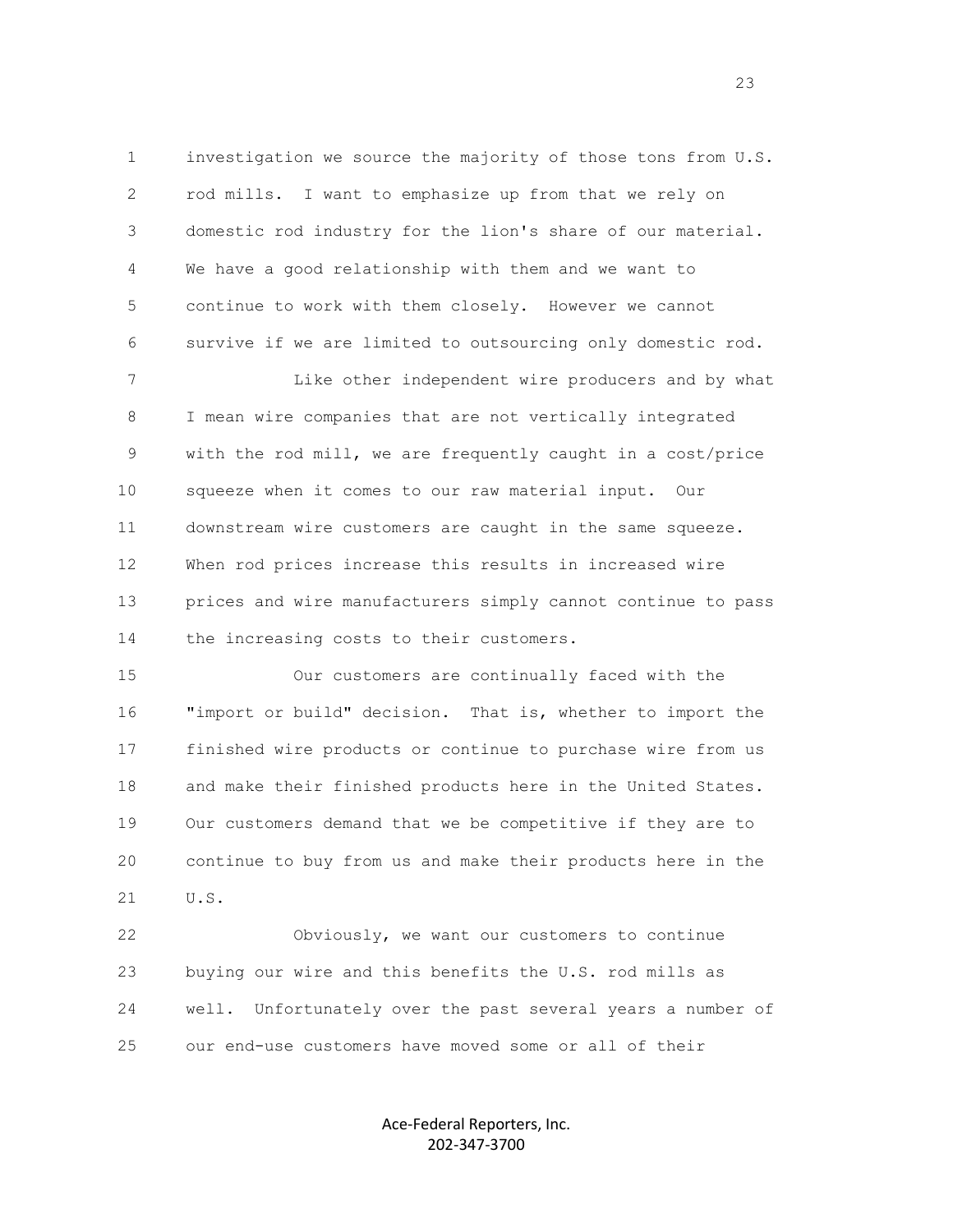1 production out of the United States. One great example of 2 that is the barbecue grill industry that has virtually 3 disappeared from the U.S. Manufacturing landscape. They 4 have gone offshore to tide the rising rod and wire prices. 5 If we are held hostage by the domestic rod mills 6 and denied the ability to buy rod in a globally competitive 7 market our customers will have to consider import options 8 instead of buying from us to meet their needs. As a result,

 9 wire rod consumption in the United States will likely 10 continue to decline hurting both the domestic rod mills and 11 wire producers.

 12 Another point I want to highlight is the fact 13 that we compete in our downstream wire markets with our 14 domestic wire rod suppliers including all four of the 15 Petitioners in this case. They compete with us in the chain 16 link fence market, lawn and garden products, in the 17 appliance industry and on drawn wire to name just a few. In 18 the event of competing demands for a finite supply of wire 19 rod, we'd expect that these mills will take care of their 20 internal and related wire operations before they ship to 21 outside customers like Mid-South.

 22 In fact, we are already hearing from some U.S. 23 rod mills about allocations in the near future and they tell 24 us they are either fully booked or getting booked. Of 25 course, they don't call them allocations. Instead they call

> Ace-Federal Reporters, Inc. 202-347-3700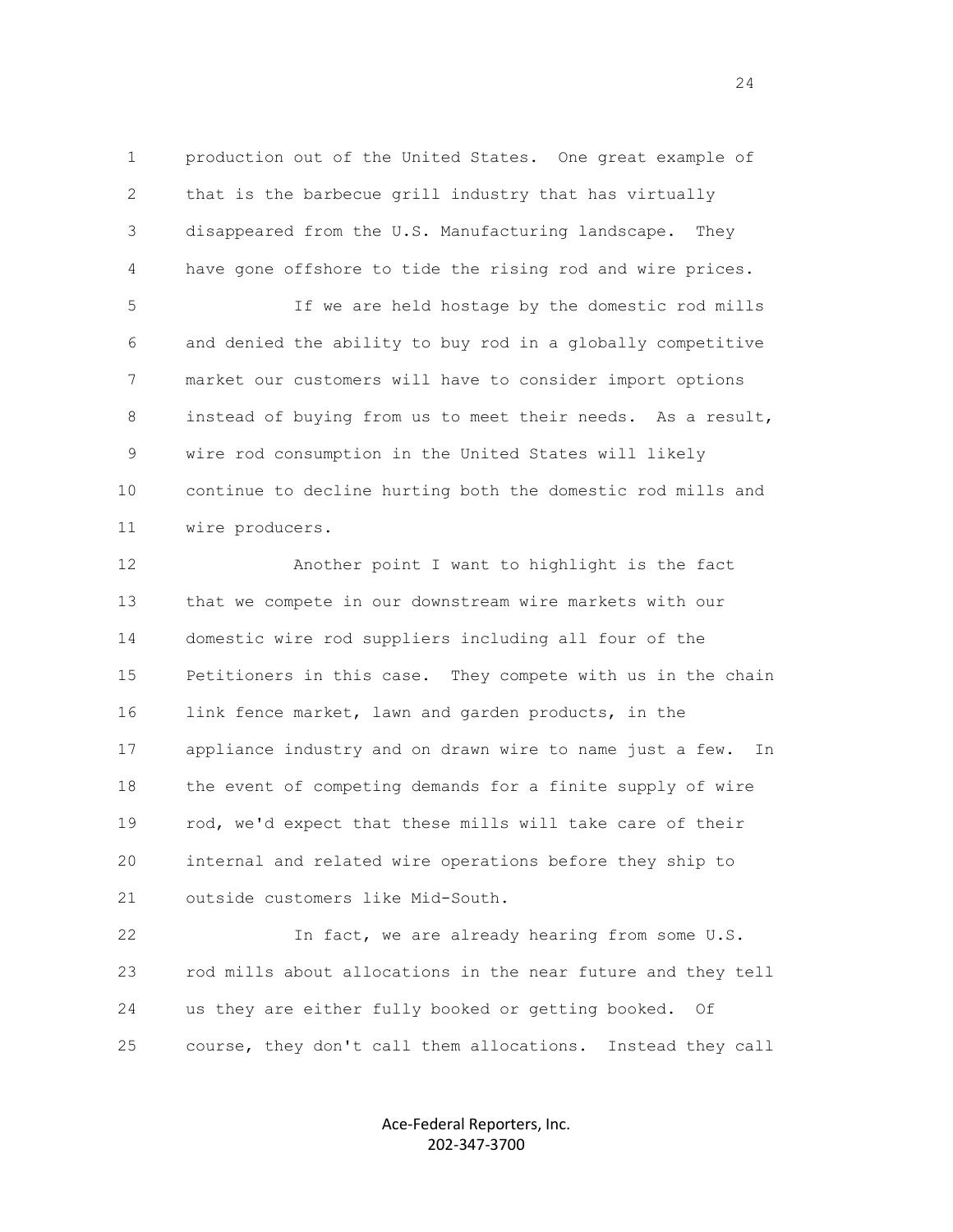1 them "controlled order entry". We are already experiencing 2 delivery delays on orders that we placed before these cases 3 were filed. Some domestic mills have experienced unplanned 4 outages and other production issues which could create 5 supply issues as well.

 6 As I mentioned, we have found that lead times and 7 deliveries from some of the U.S. Mills have been irregular 8 and unpredictable. When we buy imported rod, the 9 transaction price is not the only factor we consider. 10 Quality is also key. Some of our customers request that we 11 provide them with wire drawn from steel produced by certain 12 foreign mills, especially those that use the BOF method of 13 melting steel.

 14 According to our customers the BOF steel works 15 better in their processing operations than some of the 16 domestic scrap-based steel. Some of the advantages of BOF 17 steel include better residuals, lower tensiles and overall 18 better consistency. Rod mills in Korea, South Africa, The 19 UK and Ukraine supply the BOF rod. None of the domestic 20 mills are BOF. They all use electric arc technology.

 21 Another key is that buying imported rod allows us 22 to secure business that requires guaranteed long-term 23 pricing. We have customers who request confirmed pricing 24 for two quarters up to a year but the domestic rod mills are 25 unable to provide that kind of predictability. We have to

> Ace-Federal Reporters, Inc. 202-347-3700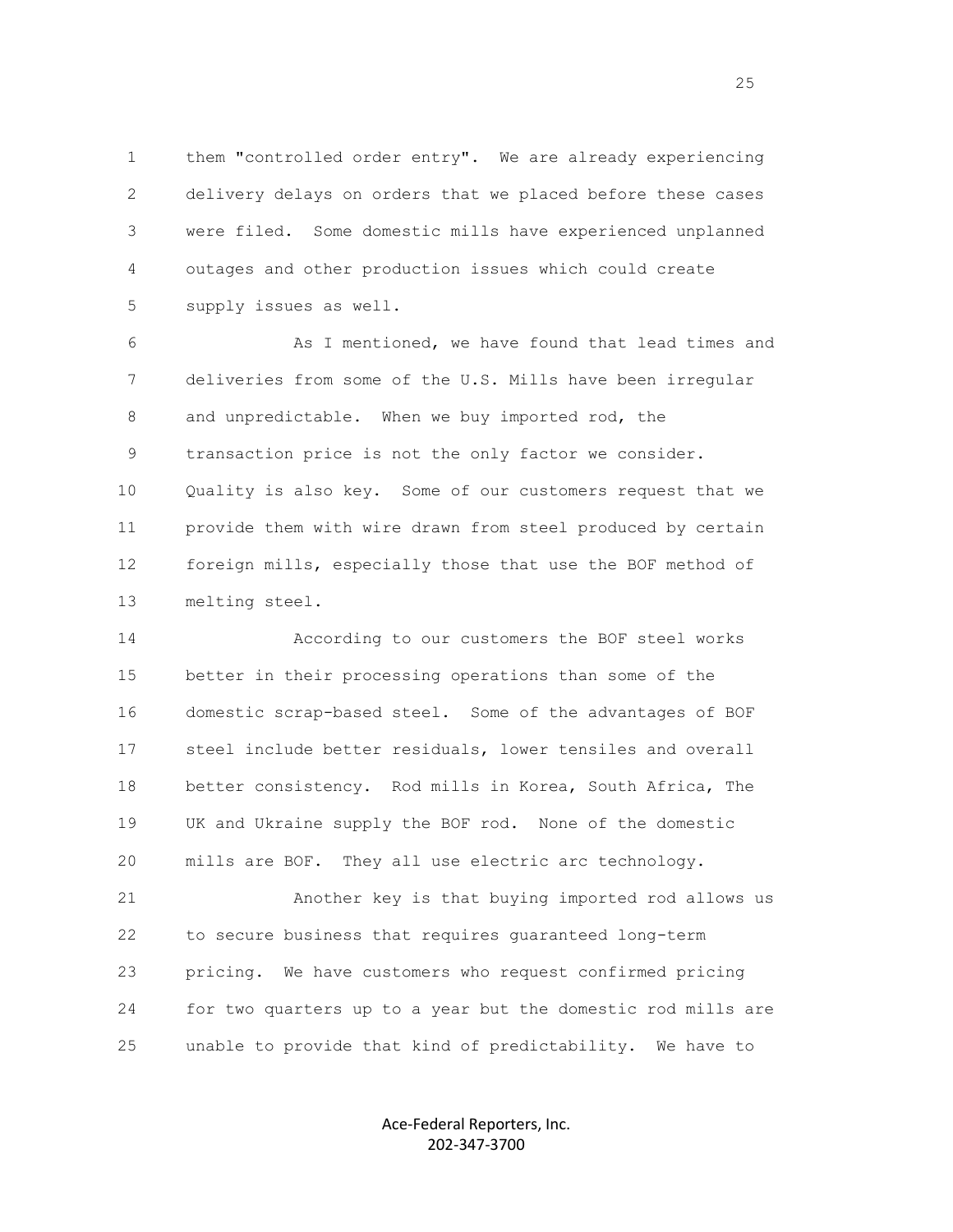1 negotiate for volumes with our domestic suppliers and 2 generally they will confirm pricing for one month at a time. 3 Domestic rod mill prices are generally tied to 4 scrap prices which have been extremely volatile lately with 5 a dramatic swings both up and down. We have found while 6 U.S. rod prices follow scrap prices up when scrap prices 7 fall the domestic mills don't always reduce their prices. 8 For example, scrap recently dropped 30 dollars a ton but the 9 U.S. rod mills have sent out letters stating that they are 10 retaining their current pricing levels and not 11 acknowledging the scrap decrease.

 12 Another advantage of import rod is that we can 13 purchase in larger quantities. Our national plant is 14 strategically located on the Cumberland River so we prefer 15 to buy barge loads of 1500 tons per barge. All of our 16 imported rod arrives by barge at our plants. However, only 17 two of the petitioners can deliver to us by barge. Each 18 barge that we receive is equivalent to 75 truck loads. It 19 takes only four hours to unload a barge but to marshal 75 20 truckloads of domestic material in our receiving yard takes 21 considerably more time and manpower and leaves a much higher 22 carbon footprint.

 23 So there are real cost savings and environmental 24 benefits in receiving rod by barge. As you can see, we have 25 to consider a number of factors which affect the total cost

> Ace-Federal Reporters, Inc. 202-347-3700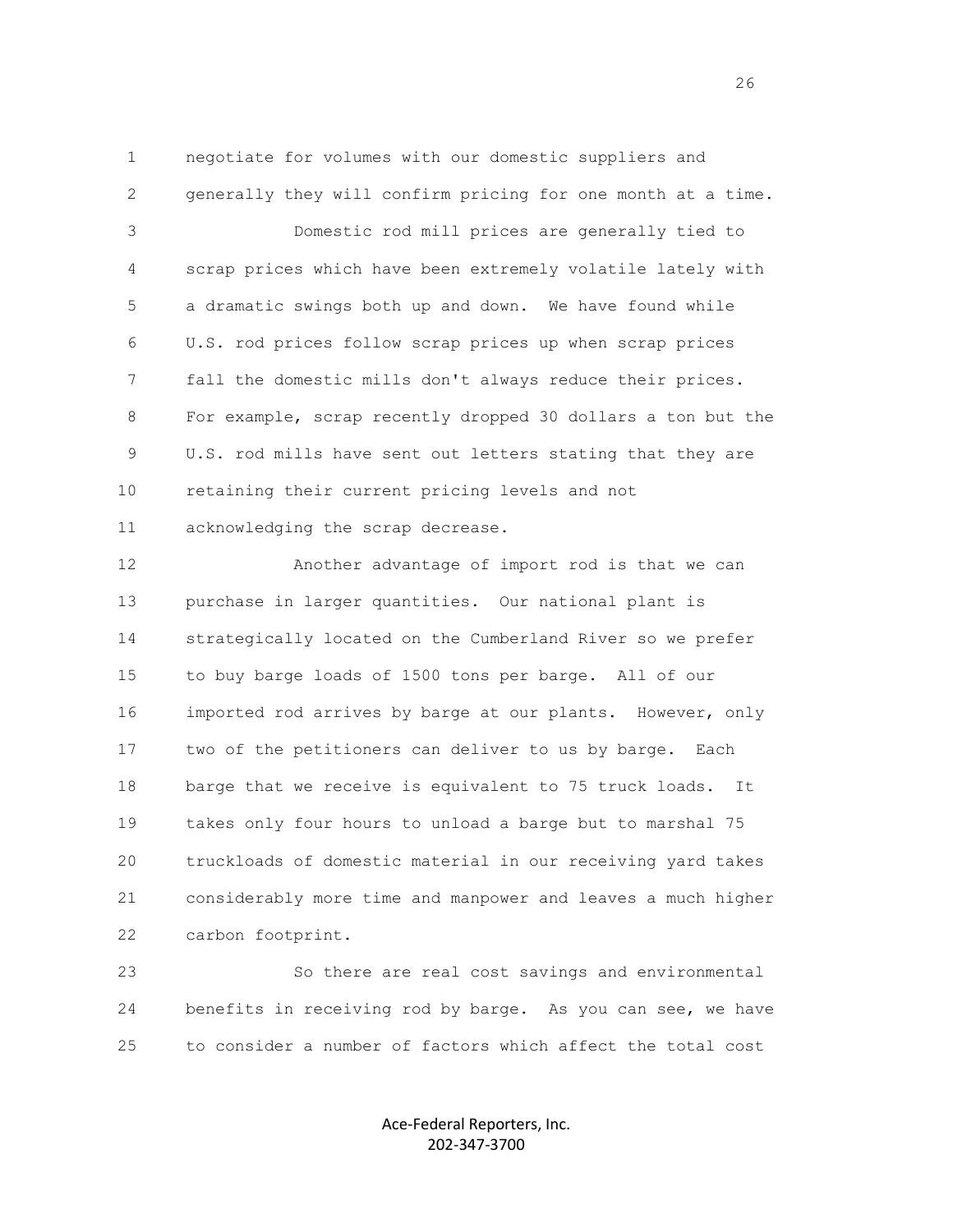1 of our rod in our purchasing decisions. Price is only one 2 of those factors. Domestic rod industry's reliance on trade 3 cases to restrict our access to the global rod market makes 4 us uncompetitive in a global economy making it impossible 5 for us to be the lowest cost producers and forcing our 6 customers to move production and jobs overseas. 7 If the domestic mills are the only game in town,

 8 I have real concerns about whether my company and other 9 independent wire producers will be able to get the rod tons 10 needed to operate their businesses. Ultimately, if we lose 11 customers, so will the rod mills. Thank you.

#### 12 STATEMENT OF CHRISTIAN STAUFFER

 13 MR. STAUFFER: Good morning. My name is 14 Christian Stauffer and I am Vice President for Sourcing and 15 Logistics at Insteel Industries in Mount Airy, North 16 Carolina. Insteel is the nation's largest manufacturer of 17 steel wire reinforcing products from concrete construction 18 applications. We manufacture and market drawn wire, 19 pre-stressed concrete strand and welded wire reinforcement 20 products such as engineered structural mesh, concrete pipe 21 reinforcement and standard welded mesh products.

 22 Our sales of these products exceeds \$400 23 million annually. Insteel operates ten plants in eight 24 states of North Carolina, Florida, Pennsylvania, Tennessee, 25 Kentucky, Missouri, Texas and Arizona, and we employ nearly

> Ace-Federal Reporters, Inc. 202-347-3700

<u>27</u>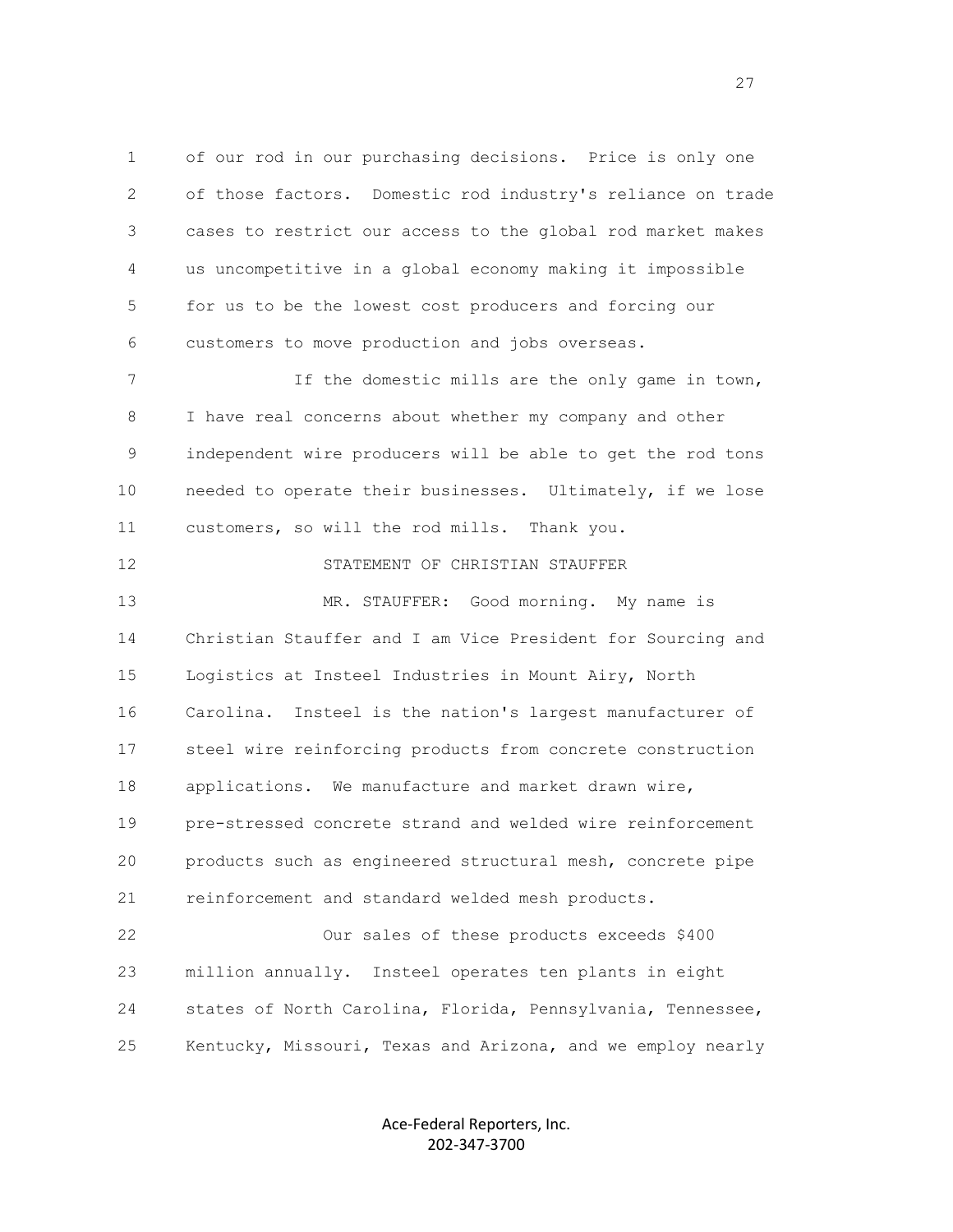1 1,000 American workers. We have pursued an ambitious 2 capital expenditure program to strengthen our position in 3 the market. Total outlays this year will be expected to 4 reach 25 million as we complete the expansion of our PC 5 strand facility in Houston, and a new production line in St. 6 Joseph, Missouri, and continue to upgrade our production 7 technology and information systems.

 8 Insteel consumes more than 450,000 tons of 9 wire rod annually, and we source between 70 and 75 percent 10 of that tonnage from domestic rod mills. We buy from all 11 the Petitioners in this case. Since 2014, our purchasers of 12 U.S.-made have steadily increased. In making Insteel's 13 purchasing decisions, I consider quality, availability and 14 price in that order. Of course price is a factor in 15 negotiations with our rod suppliers, but quality and 16 availability are our primary considerations when decided 17 from whom to purchase.

 18 Other important factors in our purchasing 19 decisions are transportation costs and the condition of the 20 wire rod upon arrival at our plants. Wire rod prices tend 21 to fluctuate based on changes in scrap and other metallic 22 prices. Rod prices also vary based on volume commitments to 23 suppliers, which can be monthly, quarterly, semi-annually or 24 annually.

25 Domestic rod producers change their prices

Ace-Federal Reporters, Inc. 202-347-3700

28 and 28 and 28 and 28 and 28 and 28 and 28 and 28 and 28 and 28 and 28 and 28 and 28 and 28 and 28 and 28 and 28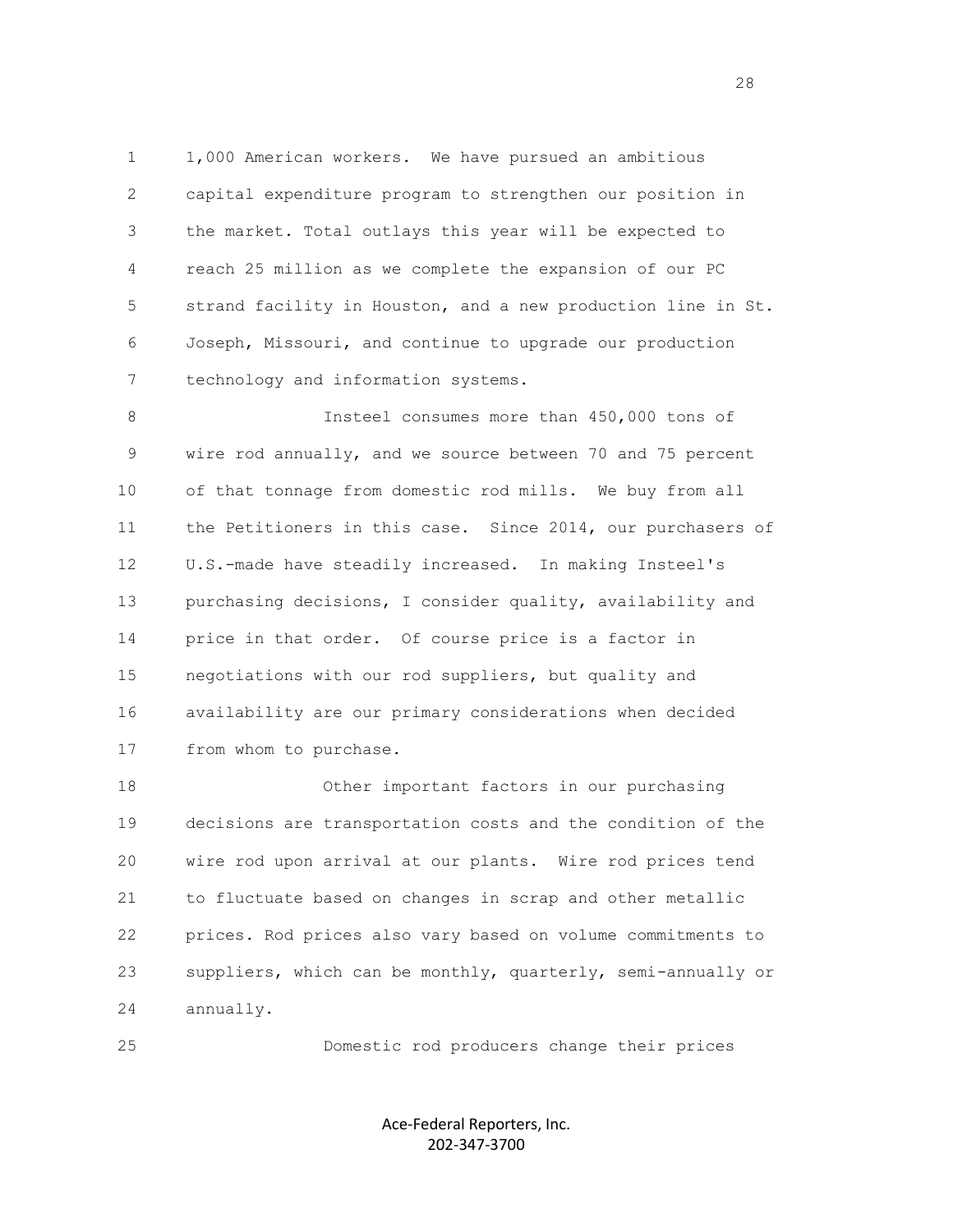1 monthly in order to maintain their profit margins, as their 2 raw material, scrap, DRI and pig iron costs increase. The 3 industry as a whole regularly sends out price increase 4 letters. With no predictable pricing algorithm month to 5 month, our efforts to maintain steady inventories and ensure 6 that we have sufficient wire rod for our multiple locations 7 puts us at the mercy of the domestic industry.

 8 I would also note in purchasing wire rod 9 Insteel does not buy imported rod instead of domestic rod. 10 We consistently buy from domestic and import sources because 11 our commitments to our customers require a continuous supply 12 of rod from all sources. Many of Insteel's customers supply 13 products to the U.S. infrastructure projects which are 14 subject to Buy America or Buy American requirements. So we 15 must purchase domestically produced wire rod for these 16 purposes.

 17 In order to comply with these domestic content 18 requirements, we work closely with our domestic suppliers to 19 be able to certify that the rod they supply to us is melted 20 and poured in the United States. These Buy America and Buy 21 American requirements apply to segments of the PC strand 22 market and the majority of our concrete pipe reinforcement 23 and engineered structural mesh products.

 24 We have to certify to our customers that our 25 products are in compliance with various federal and state

> Ace-Federal Reporters, Inc. 202-347-3700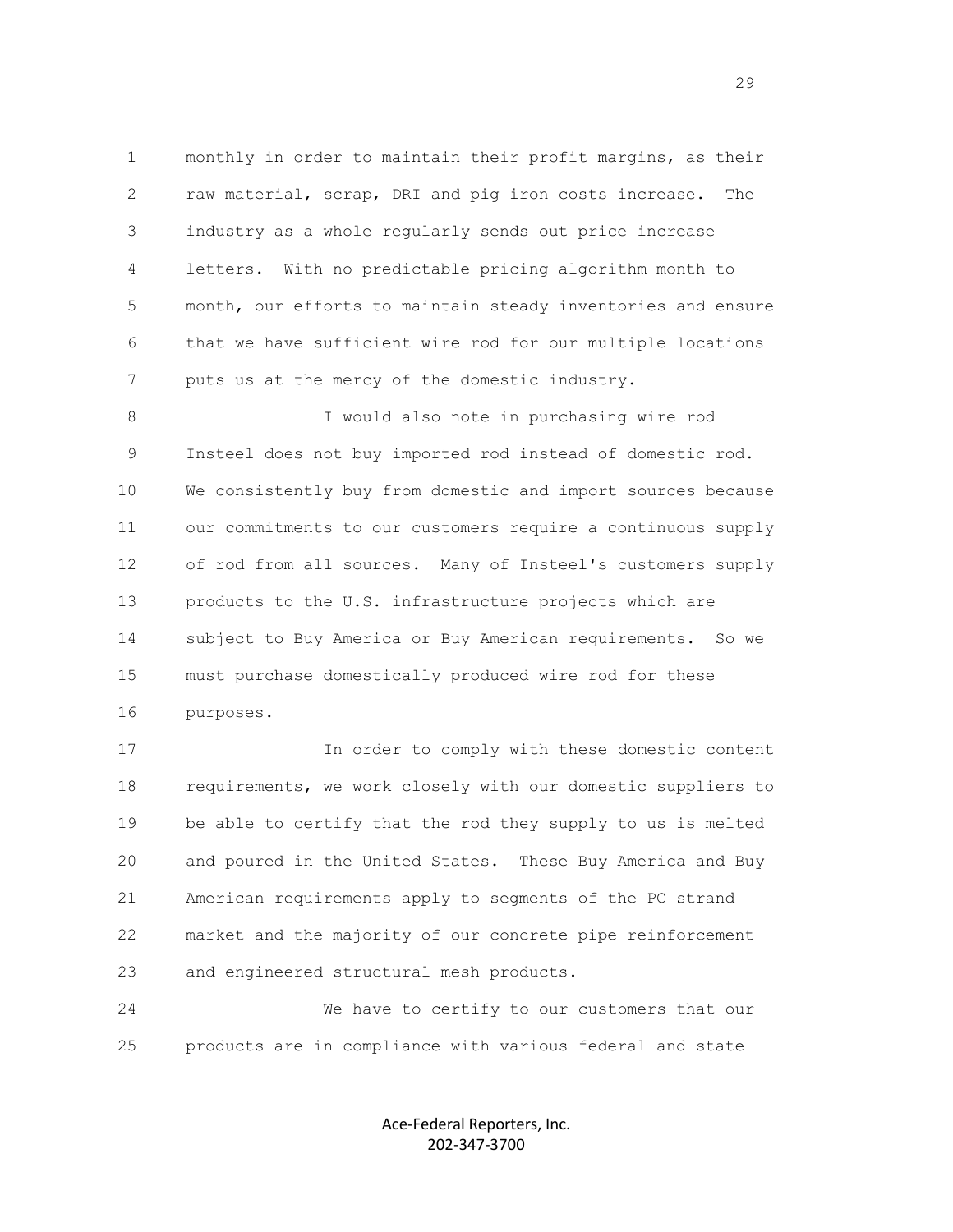1 regulations requiring domestic materials. We cannot use 2 imported rod for these purposes. This affects a significant 3 part of our total business and the percentage is even higher 4 when you consider that most of our customers in these 5 markets do not want to maintain separate inventories of Buy 6 America qualified materials, so Insteel must supply those 7 customers with products that satisfy domestic content 8 requirements.

 9 Like other wire producers here today, we 10 compete with our domestic suppliers with downstream wire and 11 wire products. Each of the petitioning customers is also a 12 competitor. They are vertically integrated producing both 13 wire rod and wire products including welded wire 14 reinforcement and PC strand.

 15 They compete with us at every level in the 16 markets we serve throughout the United States in every 17 geographic area. Our downstream operations also compete for 18 supplies of wire rod, which we know -- in which we know they 19 will be given preference if rod shortages develop in the 20 market or deliveries are delayed or cancelled.

 21 One of our petitioners even told my CEO that 22 their rod production is a tool to out-compete Insteel. The 23 exact quote is "We will out-Insteel Insteel." In our tight 24 supply conditions caused by restricting access to global 25 sources of rod, the domestic industry will be in a position

> Ace-Federal Reporters, Inc. 202-347-3700

<u>30</u>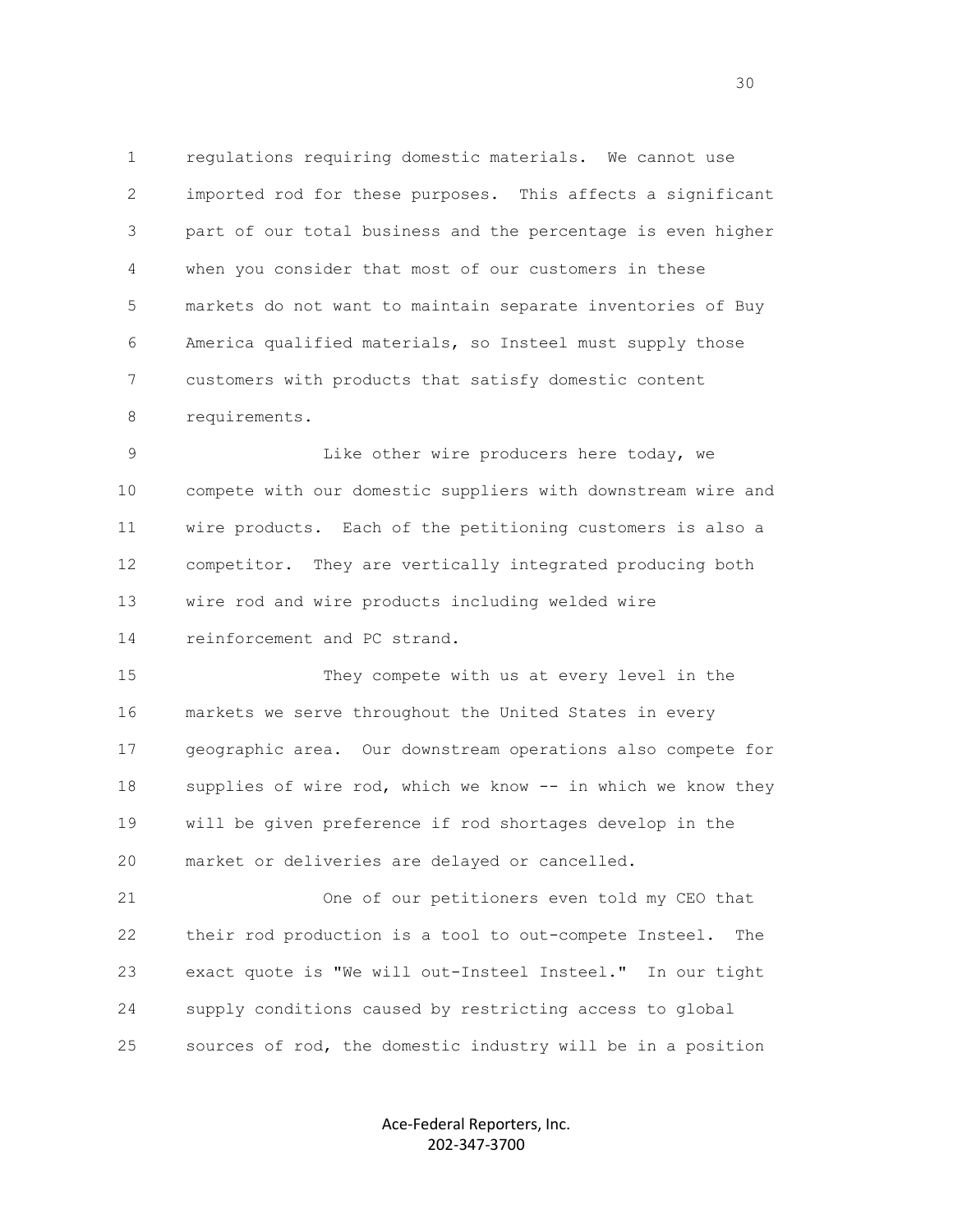1 to limit the supply to Insteel, while continuing to support 2 their downstream wire companies in direct competition to us. 3 For most sectors of the U.S. market, domestic 4 demand for wire rod exceeds production, domestic production 5 capacity. It has been this way for some time. The ITC's 6 own case records can readily support the notion that there 7 has been a flow of imported wire rod to the United States 8 for many, many years. 9 Imports of wire rod are necessary to satisfy 10 the supply requirements of the U.S. market. I am very 11 concerned about the supply and demand imbalance, because in 12 any year the domestic industry will have planned and 13 unplanned outages, as well as production schedules running

 14 at 100 percent of current capacity utilization as the mills 15 define schedule capacity.

 16 Twice last year, one of the petitioning mills 17 reduced our wire rod order by ten percent because the mill 18 was overbooked. We were told that the overbooking was due 19 to strong rebar and rod orders, and that the mill was 20 cutting all customer orders as a result. Insteel was forced 21 to cover our full production requirements elsewhere. The 22 same petitioner informed us that our April 2017 orders would 23 be pushed into May because the mill was full in both March 24 and April.

25 At the end of 2016, another petitioner

Ace-Federal Reporters, Inc. 202-347-3700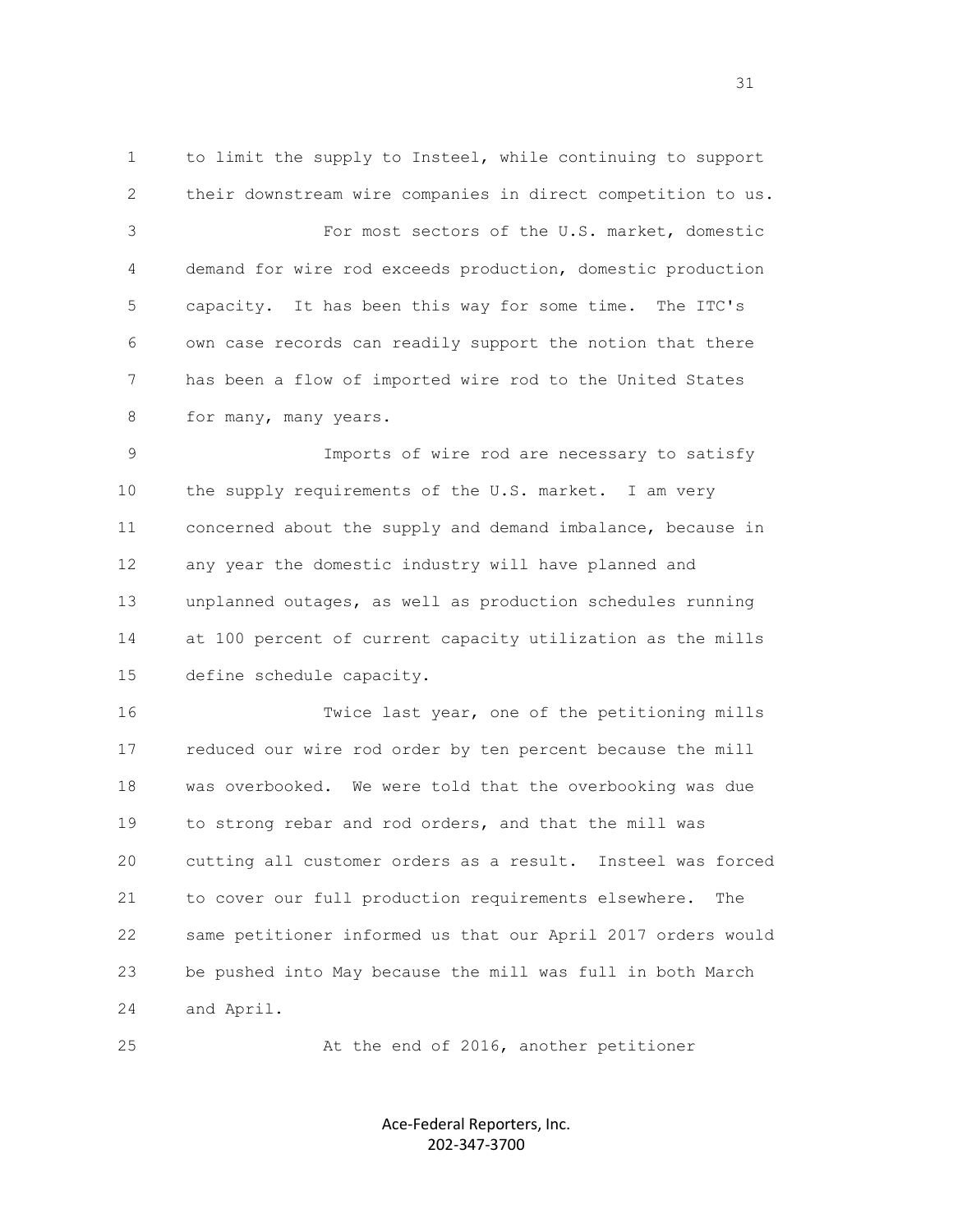1 informed us that they had no production space left in their 2 mill for December, and that they would be unable to produce 3 material for Insteel until January 2017 rolling.

 4 In circumstances like these, the integrated 5 rod mills in the United States, including all of the 6 Petitioners, will have a higher priority to their own 7 captive consumption of wire rod to make downstream wire 8 products, which compete directly with Insteel and other 9 independent wire companies, and we would have no 10 alternative sources of supply. This would be disastrous for 11 the U.S. wire and wire products industry. Thank you. 12 STATEMENT OF BOB MOFFITT 13 MR. MOFFITT: Good morning. My name is Bob 14 Moffitt and I am Vice President of Purchasing for the Heico 15 Wire Group, which includes Davis Wire and National Standard. 16 The Wire Group is the largest consumer of wire rod in 17 western North America, and one of the largest in the United 18 States. We employ approximately 650 people in our plants in 19 California, Washington, Oklahoma and Michigan. A fifth mill 20 in Colorado was closed in mid-2015 because of poor wire 21 market conditions. 22 We draw wire for use in agricultural and

 23 merchant products, industrial and specialty products, 24 building and reinforcing products and the automotive 25 industry. We purchase low carbon, high carbon, tire bead

> Ace-Federal Reporters, Inc. 202-347-3700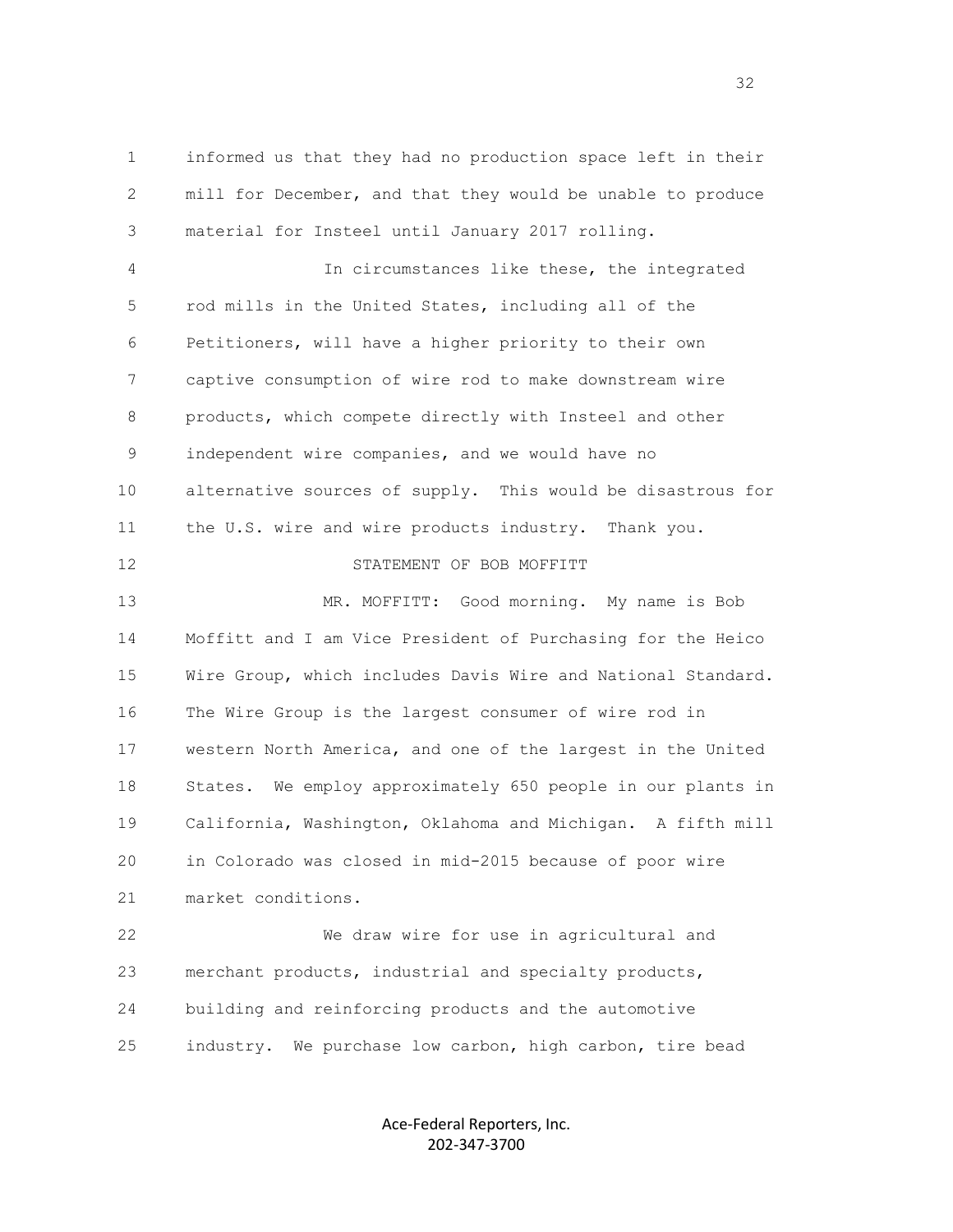1 and weld wire rod for these applications. The Heico Wire 2 Group is a strong supporter of the U.S. rod industry. We 3 prefer to buy domestically.

 4 In fact, during the period being investigated 5 by the Commission, we bought between 75 and 85 percent of 6 our total requirements from U.S. sources. Although we 7 prefer to buy from the domestics, we have learned through 8 experience that it is essential to maintain multiple sources 9 of wire rod.

 10 As a result, we made a strategic business 11 decision some years ago that we would purchase between 25 12 and 30 percent of our wire rod requirements from offshore 13 producers, and the remaining between 70 and 75 percent 14 domestically. This is why I take exception to the question 15 in the purchasers' survey that I received from the 16 Commission, which asked whether I purchased imported rod 17 instead of domestic material.

18 18 It is not a question of either/or. It is 19 question of having both sources available to us. In 20 deciding where to source rod, the three most important 21 considerations for me are the relationship I have with the 22 vendor, the cost of the rod as opposed to its price and 23 timely delivery. Vendor relationships are important because 24 I am aware of the capabilities, quality and reliability of 25 each of my suppliers, and I know the mills that I can depend

> Ace-Federal Reporters, Inc. 202-347-3700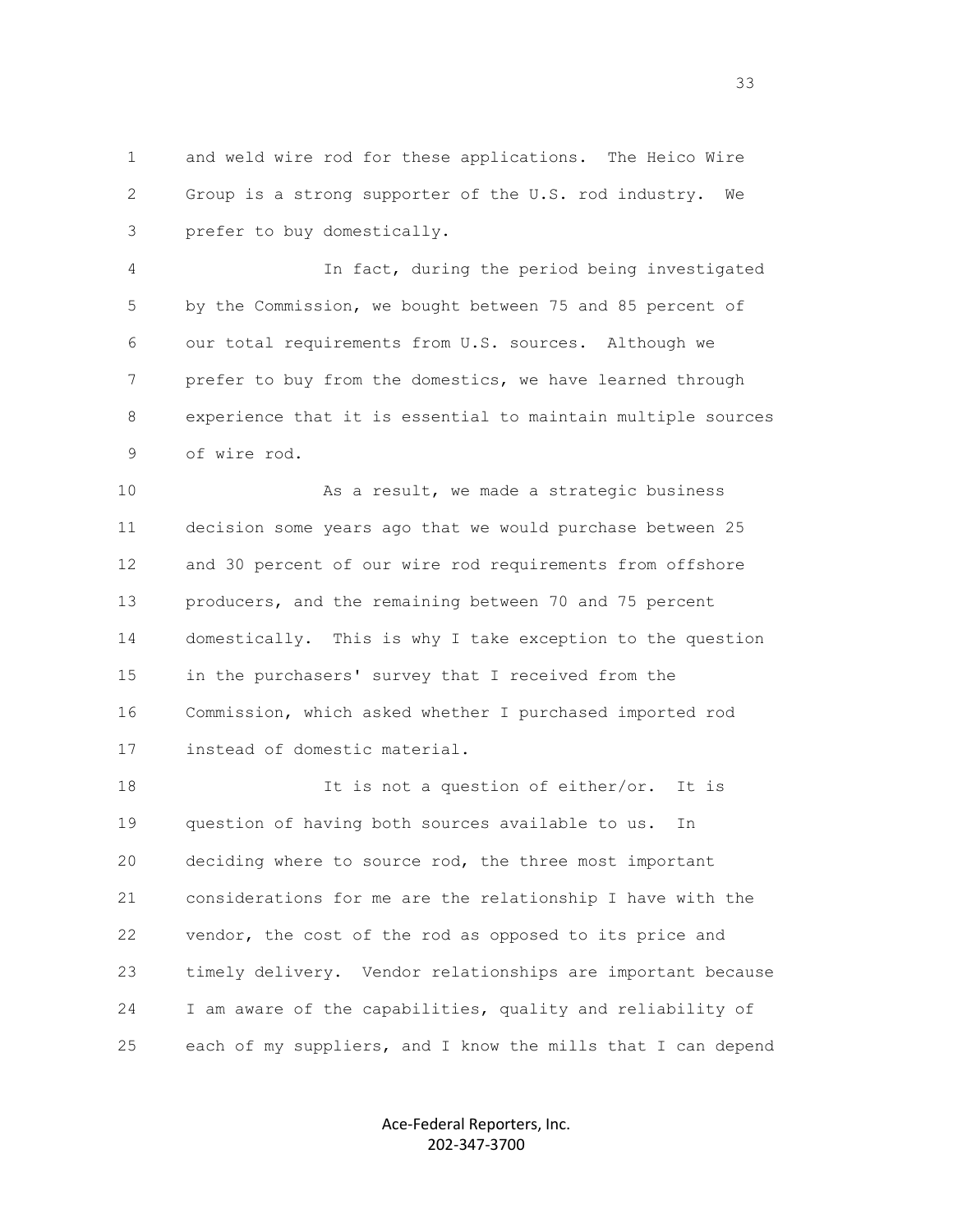1 on to ship rod that meets our company's standards.

 2 At times we pay a higher price to these 3 domestic mills than their domestic competitors because of 4 these relationships. The cost of the rod is critical. By 5 cost, I do not mean the price on the supply contract, but 6 the actual cost to my company for using the rod in our wire 7 drawing operations.

8 **Prior** to any rod negotiations, I must evaluate 9 several factors including coil size, scale weight, mill 10 trimming practices, surface quality and the physical and 11 mechanical properties of the wire rod. These factors are 12 critical because the lowest priced rod is not necessarily 13 the lowest cost rod.

 14 For example, the weight of a coil is important 15 because a smaller coil requires more welds to maintain 16 continuous drawing and smaller coils generate more scrap. 17 So more steel is lost per ton. This increases our costs. 18 With imported rod, we often find damage from mishandling and 19 poor packaging, which contributes to breaks during the wire 20 drawing process. Higher breakage rates and slower drawing 21 speeds mean that fewer pounds of rod can be drawn per hour. 22 This increases our costs.

 23 Domestic mills ship via rail and truck, 24 usually with one heat per load. A heat is a unique melt of 25 steel with consistent physical properties throughout, and we

> Ace-Federal Reporters, Inc. 202-347-3700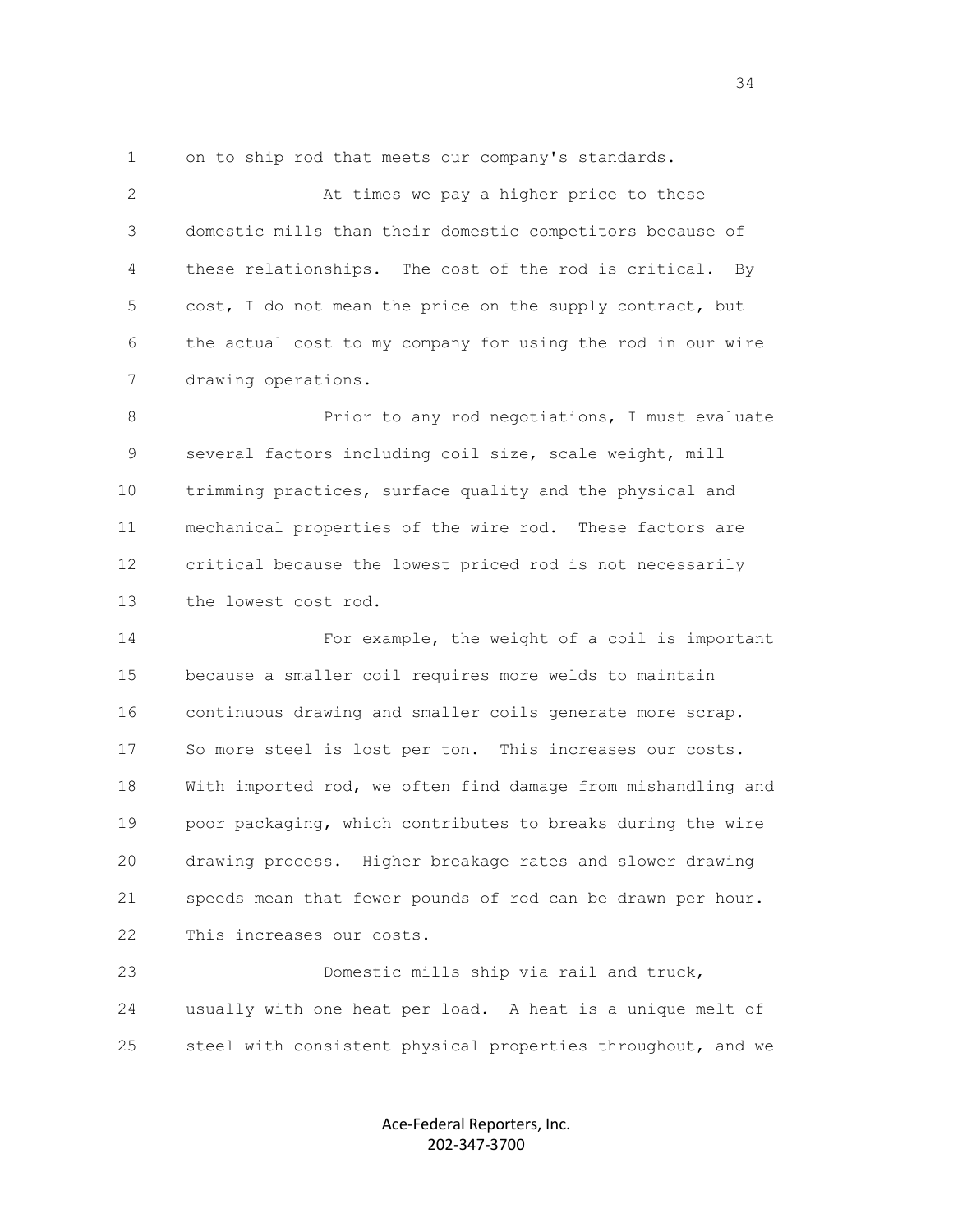1 inventory our rod purchases by heat. Imported rod comes in 2 consignments of five to 30,000 tons and heats are always 3 commingled. This makes it more difficult for us to manage 4 our inventory and thus increases our costs.

 5 Imported rod must be carried in inventory for 6 longer periods of time because of the larger consignments, 7 which further adds to the cost of the material. So I must 8 always consider the effect of these various factors on the 9 cost of our raw material, and not simply the purchase price 10 from the rod mill.

 11 Another key consideration in my purchasing 12 decision is timely delivery. Our wire companies cannot 13 operate efficiently without a reliable and predictable 14 supply. The cheapest rod in the world is of little use to me 15 if it is delivered late or not at all, or if it arrives in 16 an unacceptable condition.

 17 Today, lead times from domestic mills, which 18 had been four to six weeks, have been stretched to six to 19 eight weeks. Like the other wire companies on this panel, 20 Heico competes in downstream markets with many of the same 21 mills who sell us rod. This puts us in a difficult 22 position, especially if there are shortages of domestic 23 supply, because we know that the domestic mills will take 24 care of their own wire companies before they take care of 25 us.

> Ace-Federal Reporters, Inc. 202-347-3700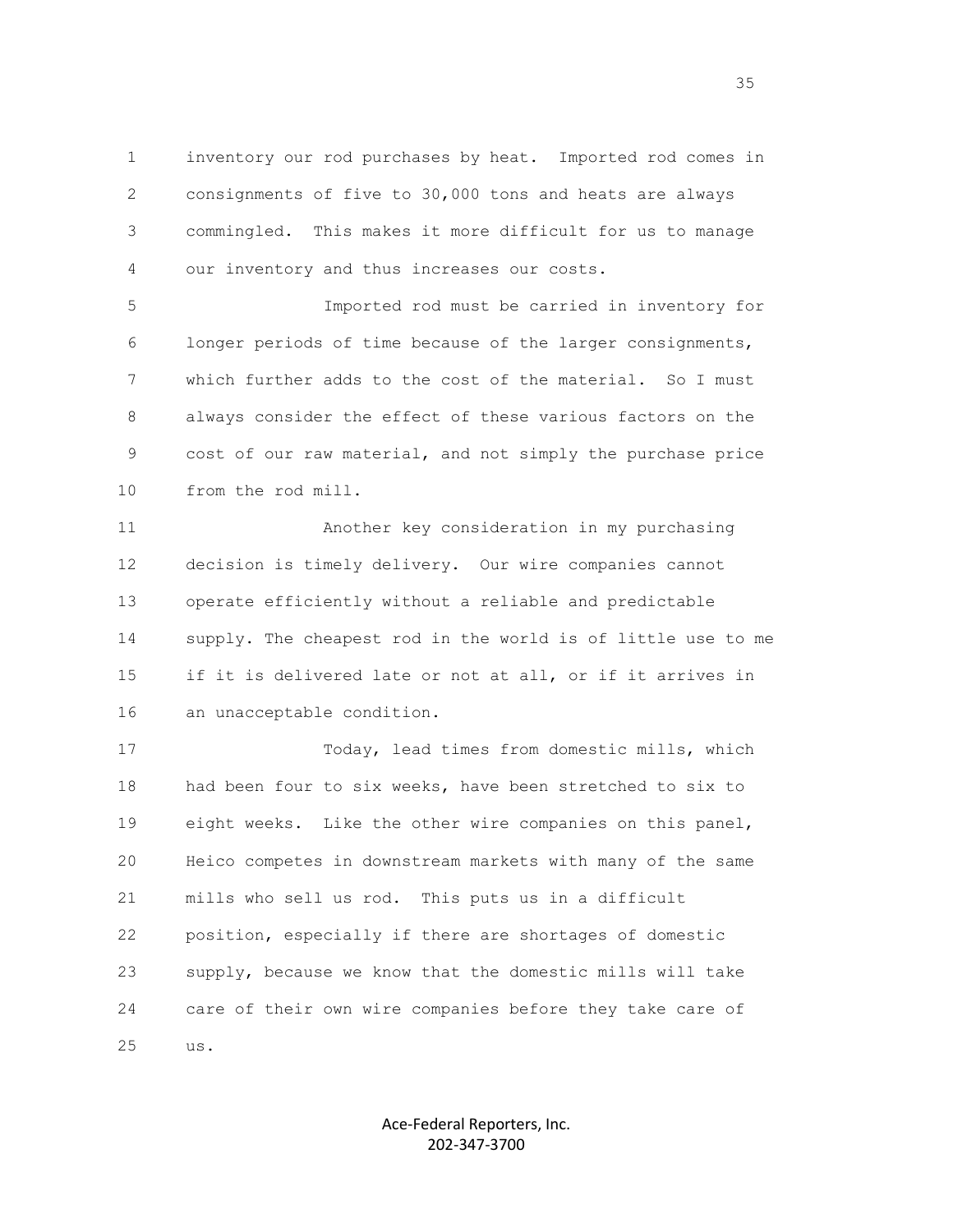1 These are all instances where the domestic rod 2 mills are competing with other domestic mills, even with 3 themselves. For example, one domestic mill complained to me 4 about losing business to imports when it was actually other 5 domestic mills that offered us better pricing.

 6 Another domestic rod supplier sells us wire 7 rod that we use to make weld wire, which we in turn sell the 8 supplier's affiliate. However, when the rod supplier 9 increases rod price to us, its affiliate refused to pay more 10 for the wire made from that rod.

 11 In another case, a domestic supplier who sells 12 rod to us for our galvanized wire lines has imported the 13 very product we have in the past produced from their rod. I 14 feel it important to point out that the real threat to the 15 domestic rod industry is not imported rod but rather 16 imported wire. As Ms. Korbel said earlier, the problem 17 facing the domestic rod mills is that total rod demand has 18 declined as a result of their trade cases.

 19 The 2014 AD CVD affirmative decision on China 20 is a perfect example of the damage that a trade case can do 21 to the domestic rod industry. My company actually bought 22 fewer tons of rod, domestic or imported, as a result of that 23 case. Our largest competitor on the west coast is located 24 in Vancouver, British Columbia. After the U.S. case against 25 China, our competitor had no restrictions on imports abroad

> Ace-Federal Reporters, Inc. 202-347-3700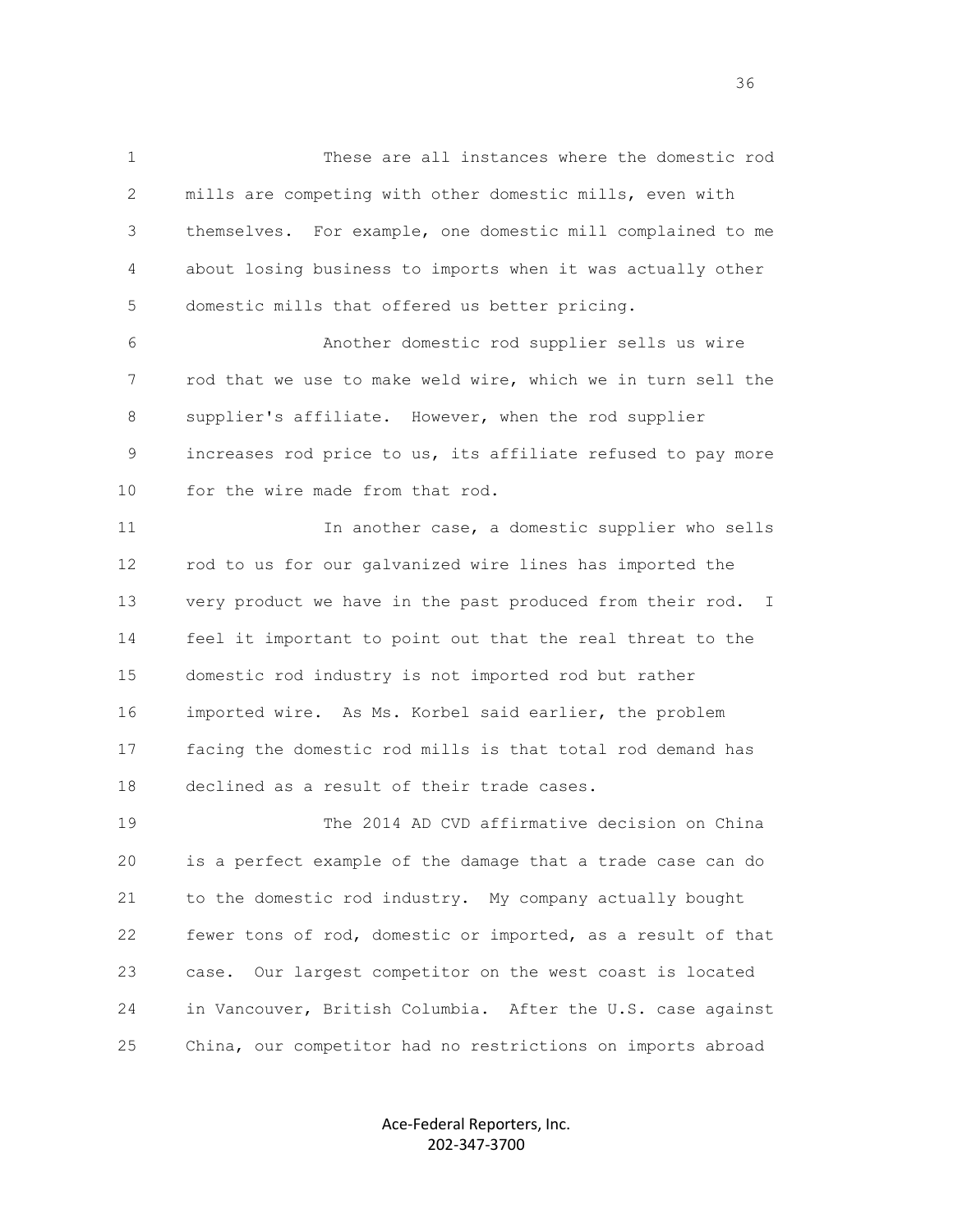1 from China, and Canadian statistics show a dramatic increase 2 in shipments of wire rod from China to British Columbia. 3 They also can buy rod from Mexico, another 4 country under order in the U.S. This rod from China and 5 Mexico is being converted in Canada to wire, wire products 6 and exported to the U.S. at prices substantially below what 7 we could offer our wire. In the end, countries denied 8 access to the U.S. market will continue to produce wire rod, 9 but it will end up in the U.S. as a finished wire product, 10 not only from that country but from third countries as 11 well. Thank you. 12 STATEMENT OF TERRY HUGHES 13 MS. HUGHES: Good morning. My name is Terry 14 Hughes, and I am the Director of Procurement from BeKaert 15 Corporation in North America. I have been with BeKaert 16 since 2004 and I have a degree in Metallurgical Engineering 17 and a Master's degree in Business Administration. Bekaert 18 is the world's leader in steel wire technology and 19 production. Our headquarters are located in Marietta, 20 Georgia and we operate five plants in the U.S., one each in 21 Georgia, Kentucky and Ohio and two in Arkansas. 22 We employ more than 1,344 workers in the U.S. 23 Our normal rod usage is 350,000 to 360,000 tons annually. 24 Multiple sourcing is very important to us, as we try to 25 manage the risks of our business. We purchase about

> Ace-Federal Reporters, Inc. 202-347-3700

<u>37</u>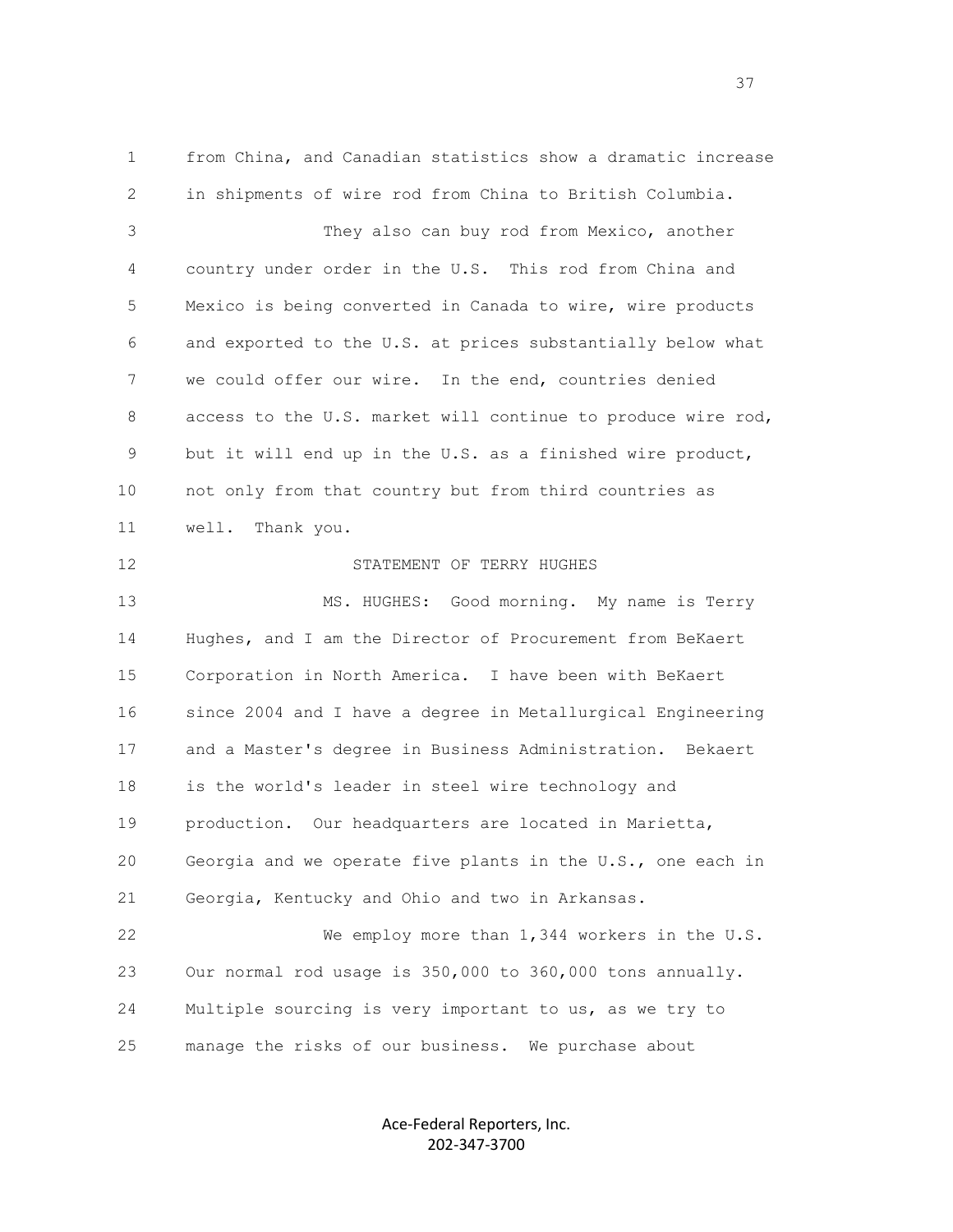1 one-half of our requirements from U.S. rod mills, including 2 all four Petitioners. We also purchase from all subject 3 countries but one.

 4 Half of our wire sales are to the automotive 5 sector, and the remainder to agricultural, construction, 6 fencing, energy and utility segments of the U.S. market. 7 Tire cord is one of the largest product segments, consuming 8 one-third of our total rod purchases. Our capital 9 expenditures have been substantial, related mainly to 10 investments in tire cord production.

 11 For example, Bekaert has recently invested 12 several millions dollars in our Rome, Georgia facility, that 13 uses steel tire cord wire rod to produce material for North 14 American tire and reinforced hose markets. Automotive 15 markets performed well throughout 2016 and are projected to 16 remain strong this year.

 17 To meet the growing demand from tire 18 manufacturers, we had planned to implement a major expansion 19 in our Rogers, Arkansas plant, which would increase North 20 American tire cord production capacity by 50 percent at that 21 plant and add over 100 new jobs. At this point, our 22 investment plans are on hold pending resolution of this 23 case, as undertaking such commitment does not make business 24 sense if the steel tire cord wire rod will not be available 25 from imported BOF suppliers.

> Ace-Federal Reporters, Inc. 202-347-3700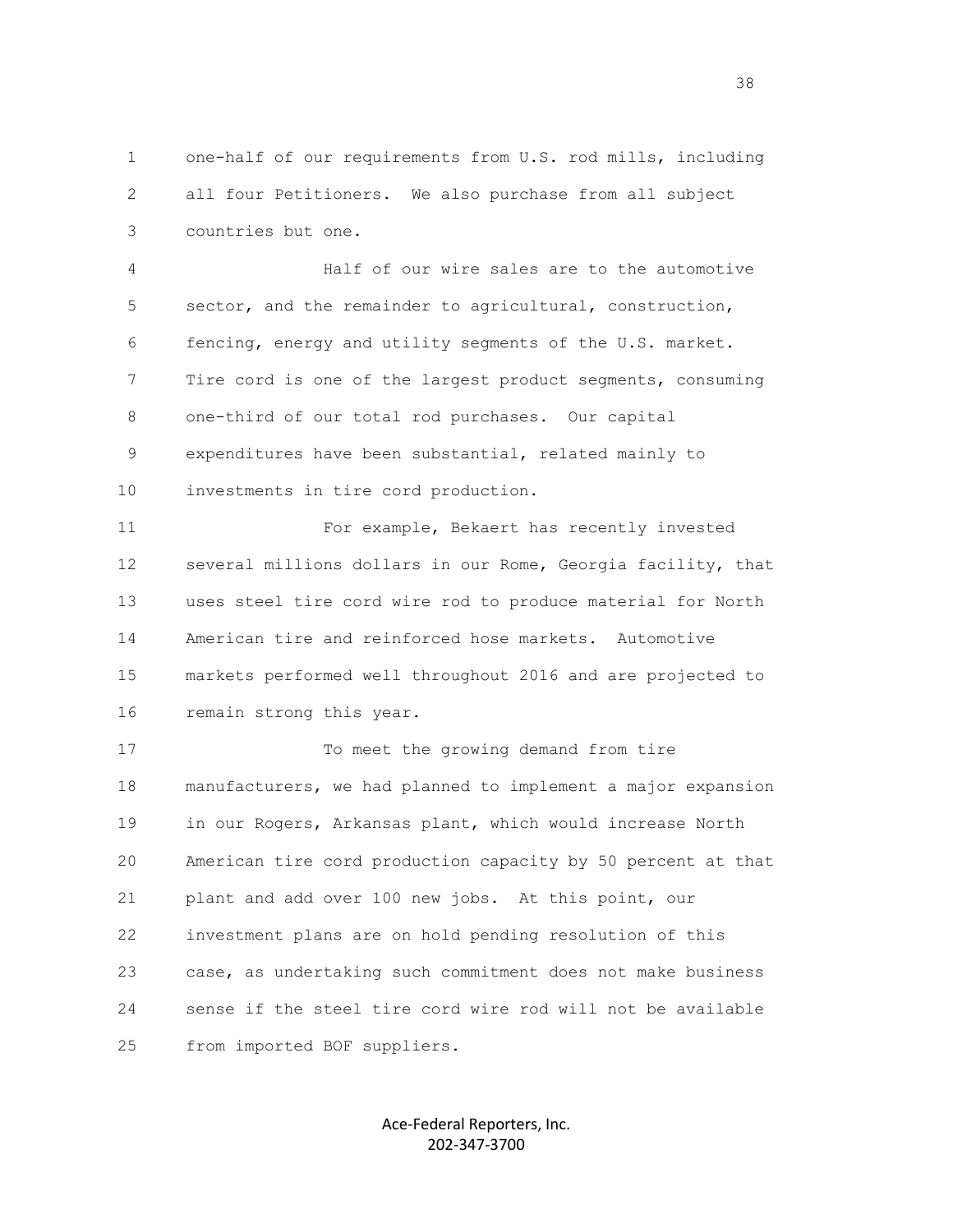1 Domestic mills cannot produce steel tire cord 2 wire rod with the quality necessary to fine-draw these 3 products to meet our requirements. Steel tire cord wire rod 4 has been excluded from prior case. Nevertheless, it has 5 been included in this one and Bekaert strongly believes that 6 it should be excluded once more. 7 Because this rod is not available 8 domestically, we have to source it from other countries. 9 Our customers need and specify basic oxygen furnace or BOF 10 material because the BOF process produces a very pure input. 11 In other words, the steel that does not have high residual 12 or tramp elements and tensile properties is more consistent. 13 BOF material is available only from mills 14 outside the United States including Ukraine, South Africa, 15 Korea, UK, Turkey and Spain. We purchase imports based on 16 the type of production, BOF, and not electric arc furnace or 17 EAF, because the recycling in the EF process results in 18 increased percentages of tramp elements. 19 So steel tire cord wire rod used in the 20 manufacture of tire and high pressure hoses, must be -- must 21 be BOF to work at peak performance. I would also like to 22 mention that it takes about two years to qualify a supplier

 23 of steel tire cord wire rod. It is a demanding process 24 because these products are used in high liability downstream 25 markets like automobile tires and high pressure hoses.

> Ace-Federal Reporters, Inc. 202-347-3700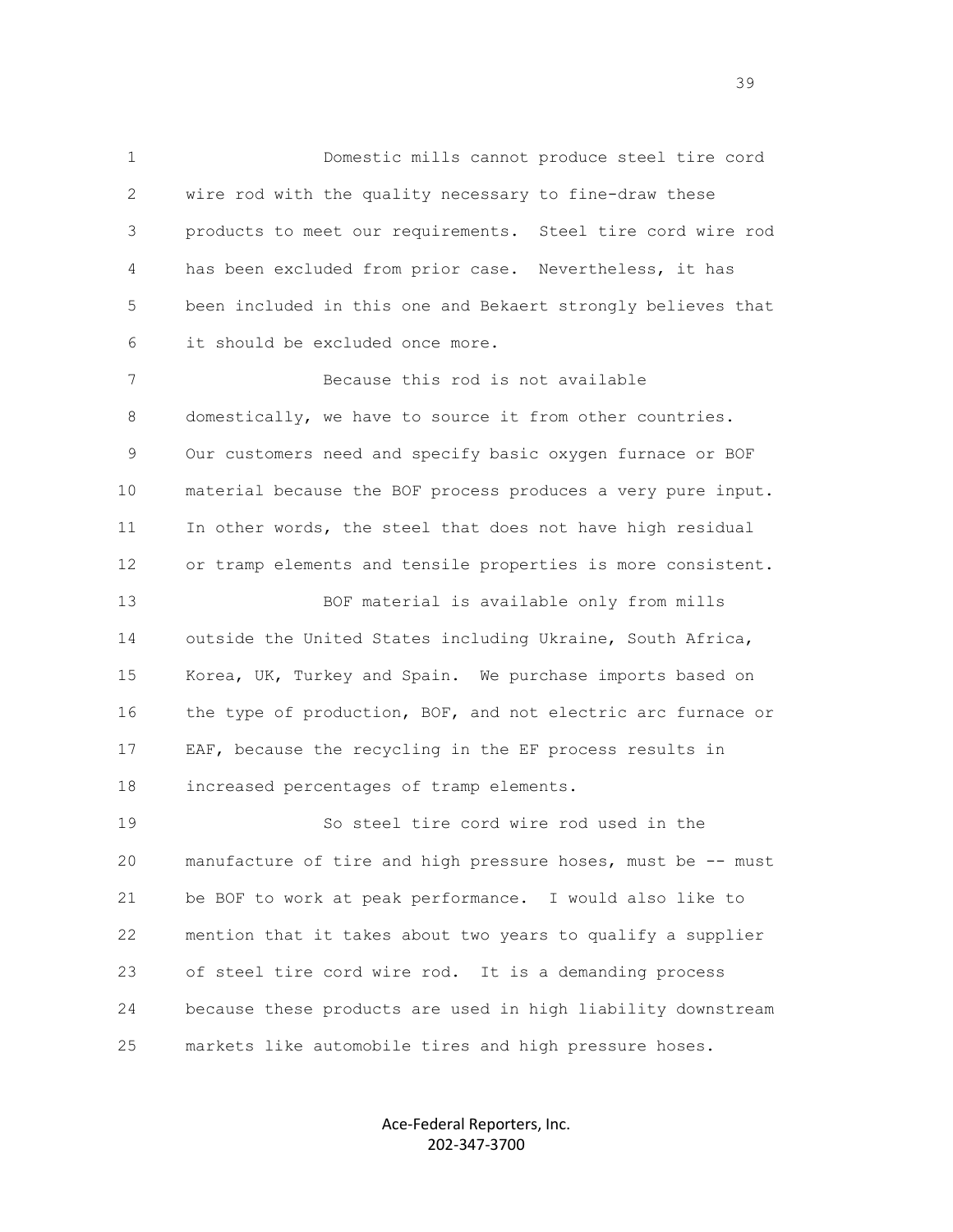1 Each time we want to qualify a new rod 2 supplier, Bekaert has to requalify itself with the tire 3 manufacturers. This process is not only time-consuming but 4 also expensive for all parties involved. Other grades 5 requiring BOF production are bookbinding wire used in spiral 6 notebooks and automotive springs.

 7 Therefore, sourcing high quality BOF material 8 is one of the most considerations when I purchase wire rod. 9 Also important is the total cost of ownership, as Mr. 10 Moffitt explained, which also includes the production 11 capacity of the supplying mill and the suppliers' ability to 12 meet Bekaert's delivery requirements and lead times.

 13 If domestic suppliers are full and cannot 14 supply in a timely manner, we must go offshore to become 15 less reliant on these highly occupied mills. One domestic 16 mills has Bekaert on monthly allocations, and lead times 17 have been extended by domestic rod mills including all four 18 petitioners. We tried to rely heavily on the domestic 19 suppliers during the past two quarters, but they are behind 20 in deliveries.

 21 A number of domestic mills have told us that 22 they are almost fully booked through the end of the second 23 quarter 2017. Bekaert must be able to source tire cord wire 24 rod and other BOF materials to meet our customers' demands. 25 We would like to highlight that we have made significant

> Ace-Federal Reporters, Inc. 202-347-3700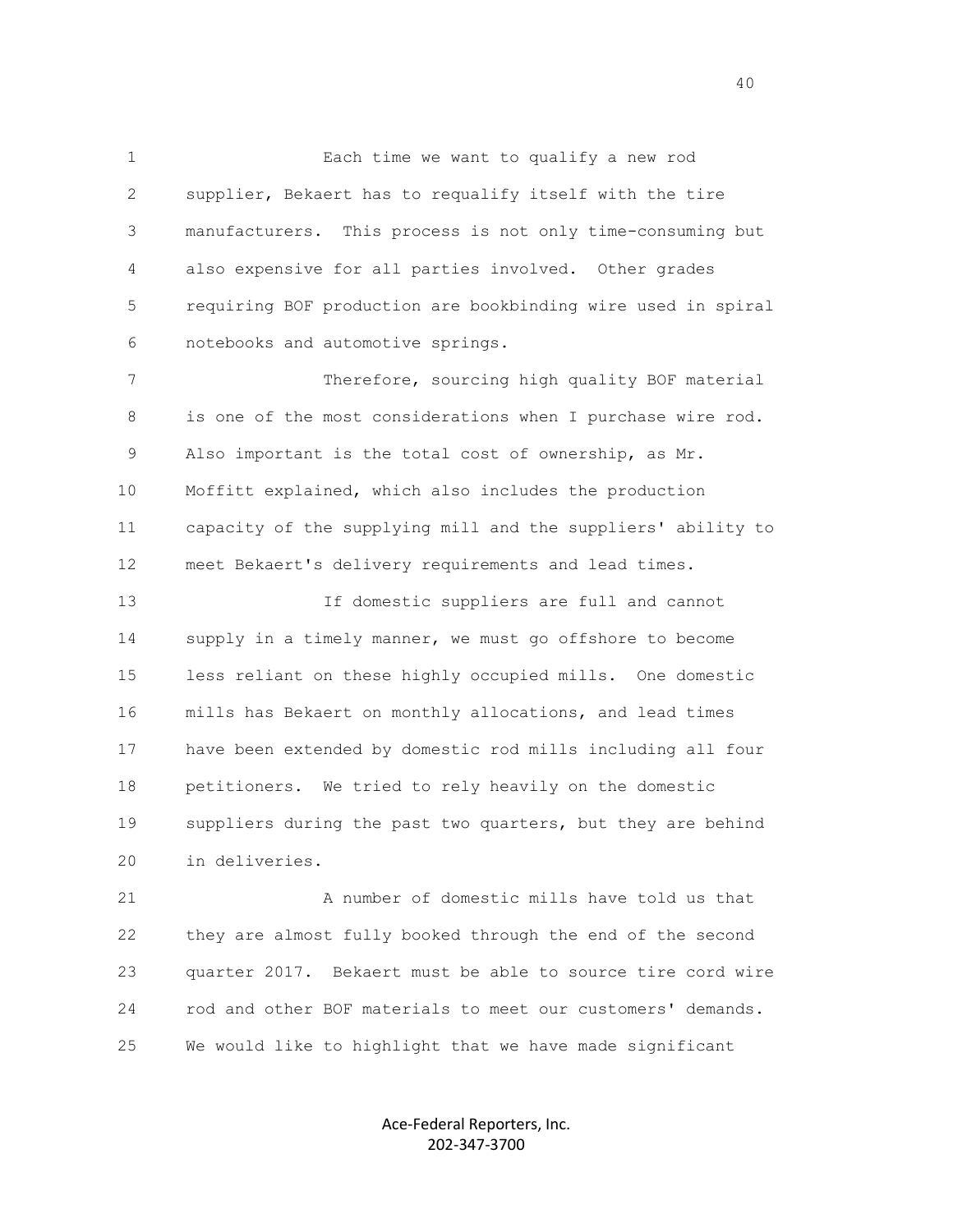1 efforts to partner with domestic suppliers, negotiate key 2 supplier agreements and purchase locally when possible. 3 However, we must have the possibility to 4 purchase globally when BOF quality material is not available 5 in a domestic market. Thank you. 6 STATEMENT OF DAVID MINNICK 7 MR. MINNICK: Good morning. My name is David 8 Minnick and I'm the CEO of Kiswire America, a U.S. producer 9 of tire cord and bead wire used in the production of vehicle 10 tires. I have been in the bead wire and tire cord business 11 for 18 years. Simply stated, Kiswire America depends on 12 high-quality wire rod of 1080 grade and above to produce 13 tire cord and bead wire that is acceptable to the tire 14 manufacturer. 15 Kiswire America was established in 1999 and now 16 operates four plants with the capacity of 115,000 tons. 17 Kiswire America employed 610 workers. We have two bead wire 18 plants and two tire cord plants which are located in South 19 Carolina and Arkansas. 20 We have invested \$250 million in these plants, 21 and are investing an additional \$50 million to expand the 22 tire cord production. When Kiswire America was first 23 established, it used only POSCO wire rod because Goodyear 24 had approved POSCO as a wire rod supplier. Since then, 25 Kiswire America has expanded its supplier. However, it

> Ace-Federal Reporters, Inc. 202-347-3700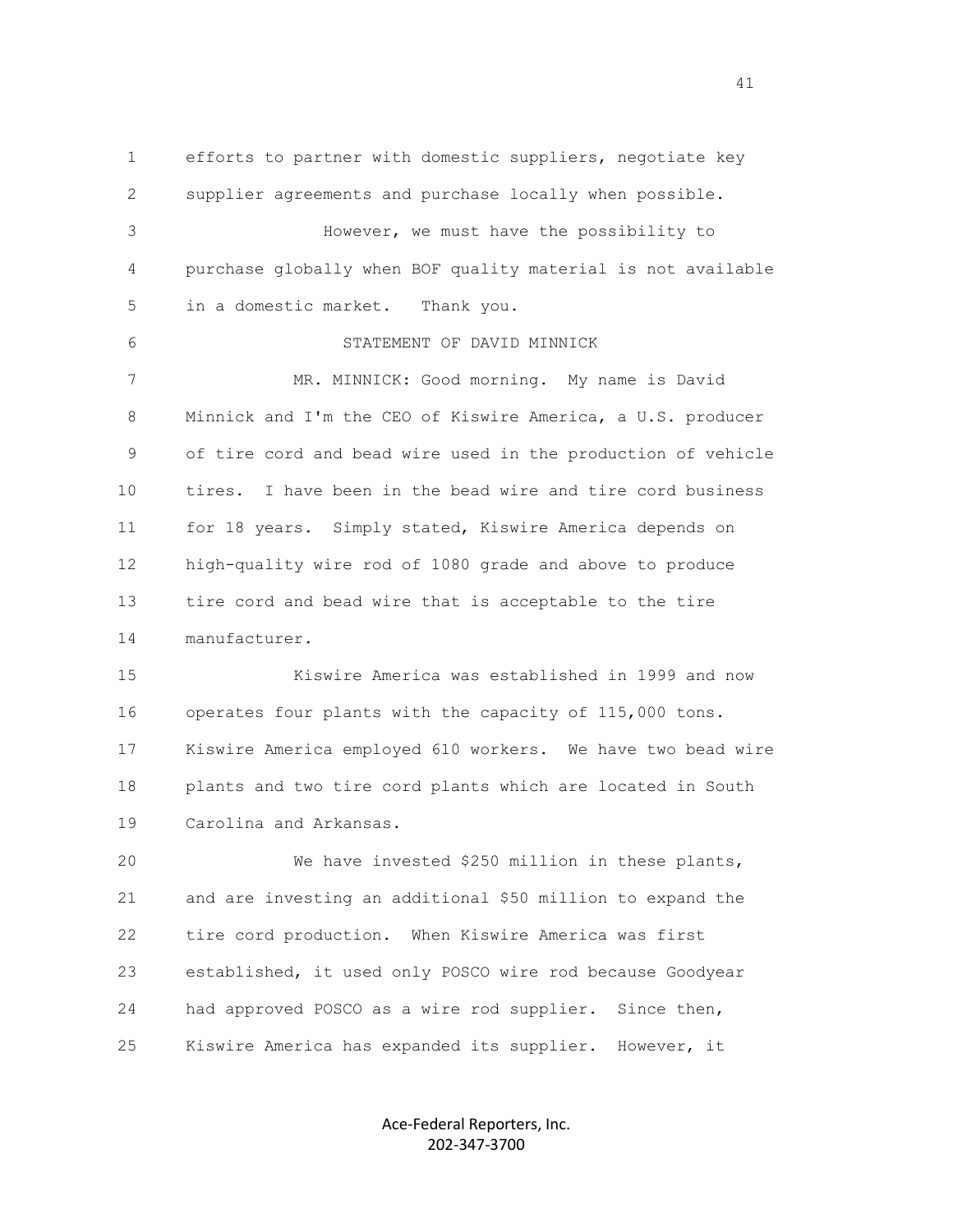1 takes roughly six months to one year for a tire company to 2 approve bead wire and two or more years to approve steel 3 cord.

 4 Kiswire America's position is that the Commission 5 should find that 1080 grade wire rod for the tire cord and 6 bead wire is a separate like-product from other wire rod. 7 We can discuss the criteria in response to questions.

 8 In the Chinese wire rod case in 2014, the 9 Commission staff observed that ArcelorMittal makes a wide 10 variety of wire rod grades at its facilities, including low, 11 medium, high carbon, tire cord, tire bead, and welding wire 12 rod. This statement is no longer correct insofar as U.S. 13 production of tire cord and tire bead wire rod is concerned.

 14 Arcelor's U.S. production ended with the shutdown 15 of Georgetown Steel, Kiswire's America facility in Pine 16 Bluff that was owned by ArcelorMittal prior to 2014. And 17 during this time, the ArcelorMittal Pine Bluff facility 18 worked closely with the ArcelorMittal Georgetown facility to 19 try and help them achieve a quality that was suitable for 20 high tensile tire cord wire products. That mill was never 21 capable of achieving a 1080 grade steel that would meet the 22 specification needed to produce high tensile wire products. 23 The Georgetown mill was officially closed by

 24 ArcelorMittal in 2015. Kiswire purchased the Pine Bluff 25 facility in May of 2014. ArcelorMittal does not have--does

> Ace-Federal Reporters, Inc. 202-347-3700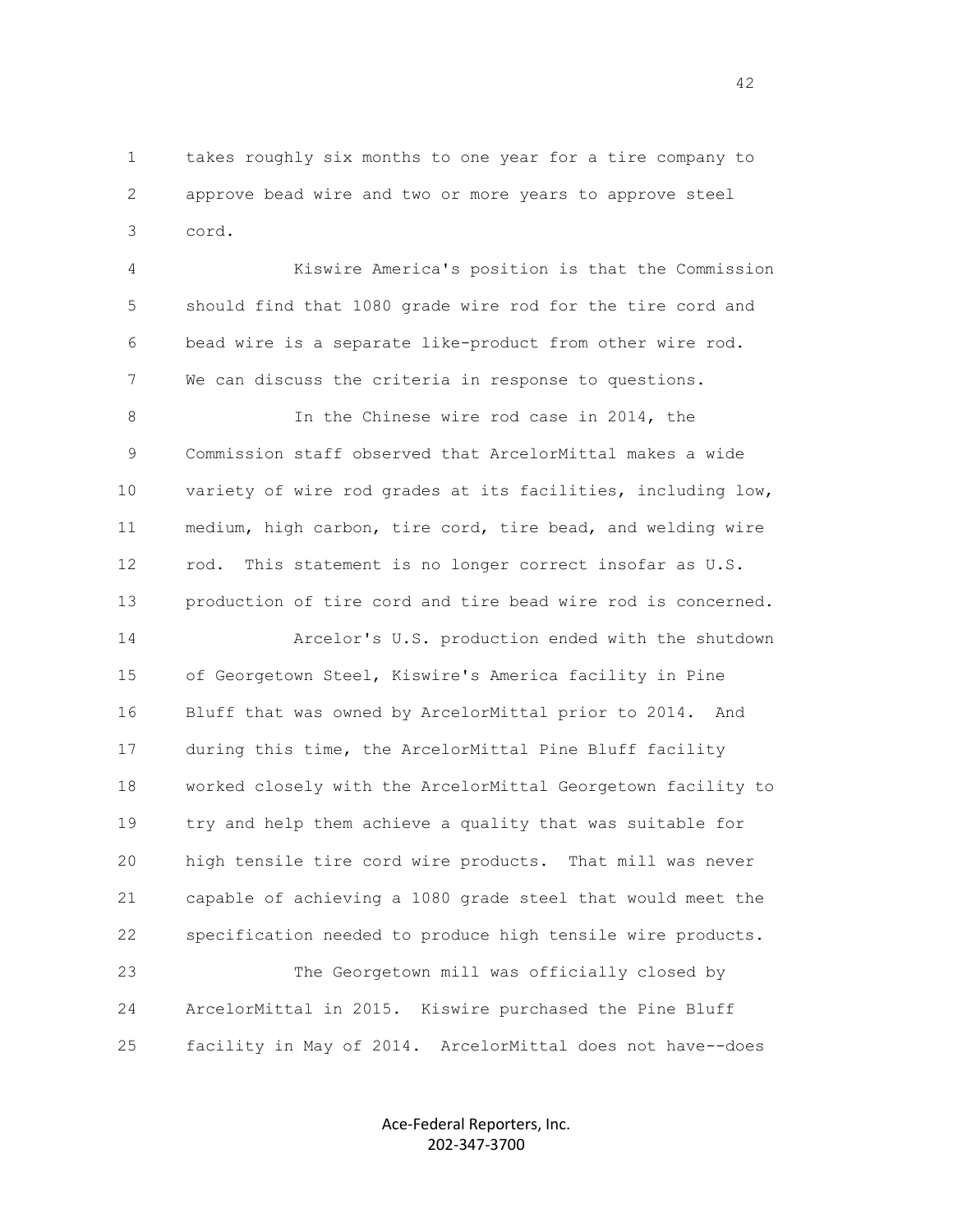1 have foreign mills producing steel cord and bead wire 2 quality wire rod, but these mills are located in Europe and 3 Brazil.

 4 We have worked with domestic suppliers in the 5 U.S. to qualify them to produce the 1080 and higher grade 6 wire rod for tire cord and bead wire. Those efforts have 7 been unsuccessful. U.S. manufacturers of tire cord and bead 8 wire require carbon wire rod of .08 percent carbon and 9 higher. At present, U.S. producers can only produce up to 10 .07 carbon content. Because no U.S. producer can produce 11 what is required, Kiswire America relies on various foreign 12 suppliers.

 13 Another important requirement is that the wire 14 rod be cleaned of any metals and have a smooth finish free 15 of defects. We reduce the 5.5 millimeter wire down to 16 ranges of 0.15 millimeters to 0.2 millimeters. This is a 97 17 percent reduction in area. You can see the samples that we 18 provided to you today.

 19 In order to perform this reduction and achieve 20 the correct physical properties, the rod must not have 21 impurities and the surface must be free of defects. We 22 request that the Commission consider the absence of U.S. 23 production, despite the demand of the tire companies for 24 such product, in evaluating this case.

25 Tire cord capacity in the U.S. currently stands

Ace-Federal Reporters, Inc. 202-347-3700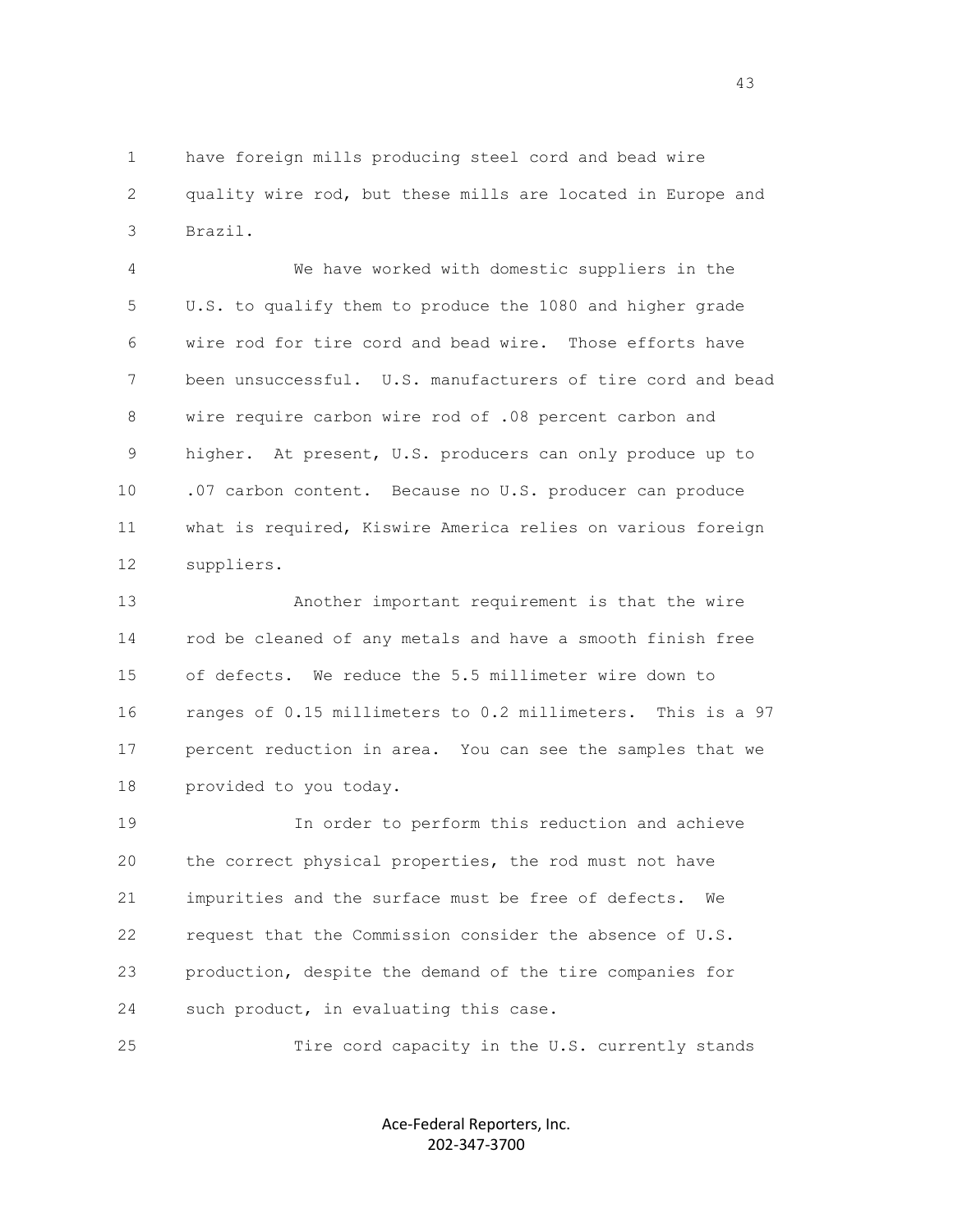1 at approximately 170,000 tons and is growing with demand of 2 approximately 350,000 tons. Demand exists and is being 3 serviced by imports because U.S. wire rod producers are 4 unable to produce wire rod of this carbon content and 5 cleanliness. 6 Our explanation is that wire rod produced by EAF, 7 which is all U.S. producers, have difficulty eliminating 8 copper and other impurities because they use scrap. 9 Producers that use blast furnaces can and do produce 10 high-carbon fewer inclusions and uniform content. 11 Thank you. 12 STATEMENT OF JOHN RYOO 13 MR. RYOO: Good morning. My name is John Ryoo, a 14 sales manager from POSCO America. 15 POSCO America imports and distributes POSCO-- 16 MR. BISHOP: Please pull your microphone a little 17 bit closer. Thank you. 18 MR. RYOO: POSCO America imports and distributes 19 POSCO's steel wire rod. To my knowledge, POSCO accounts for 20 most production and virtually all exports of steel wire rod 21 from Korea to the U.S. 22 POSCO's strategy has been to focus mostly on 23 selling high-quality wire rod, especially tire cord quality 24 rod, for downstream manufacturers that supply the automotive 25 sectors like Kiswire. Wire rod is a critical component of

> Ace-Federal Reporters, Inc. 202-347-3700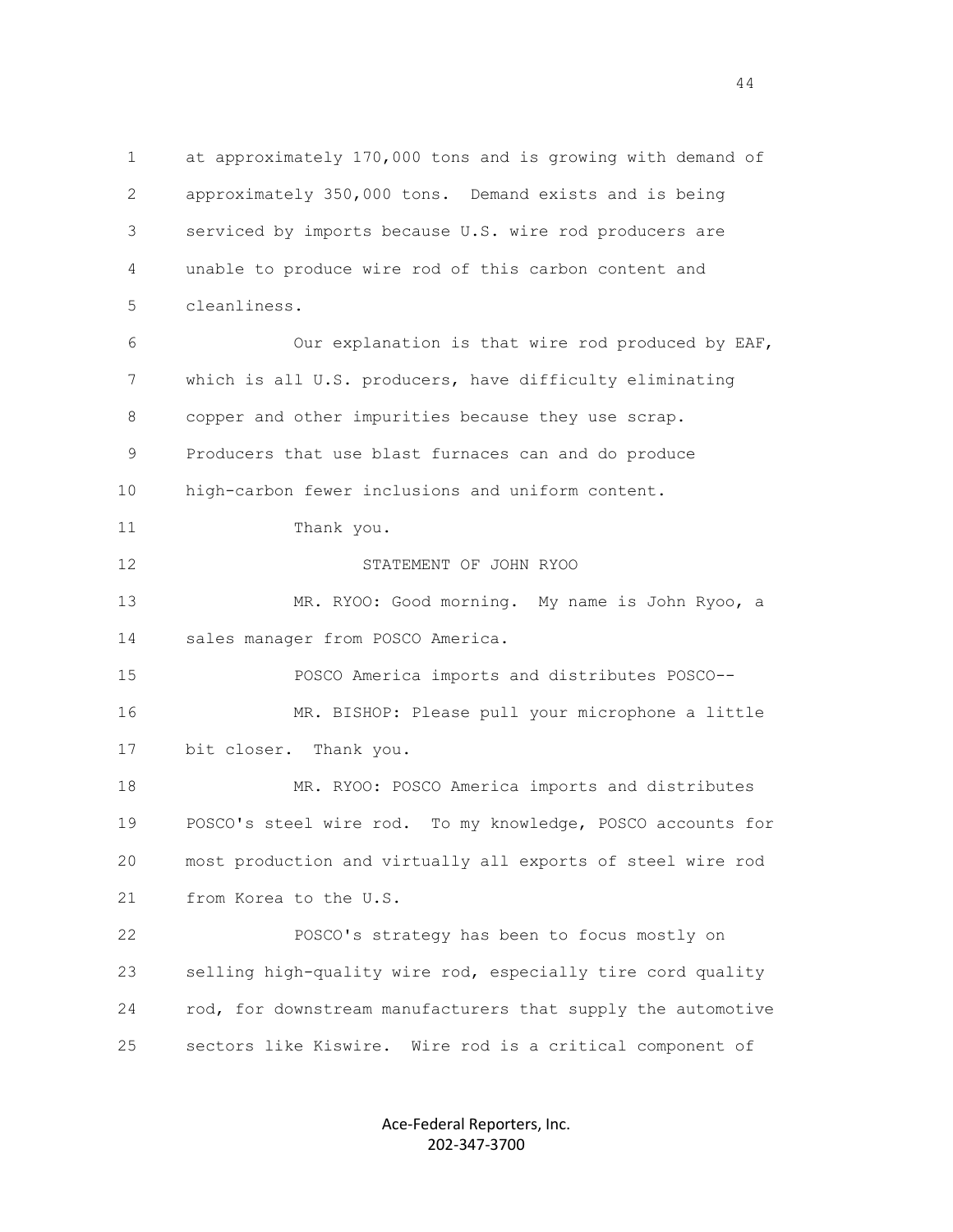**SECTION 232 INVESTIGATION—STEEL**

## **EXHIBIT 4**

### U.S. IMPORTS OF TIRE CORD QUALITY WIRE ROD

(CALENDAR YEARS 2014–2016 AND JANUARY–MARCH 2017)

BEFORE THE OFFICE OF TECHNOLOGY EVALUATION, BUREAU OF INDUSTRY AND SECURITY U.S. DEPARTMENT OF COMMERCE

**SECTION 232 INVESTIGATION OF STEEL IMPORTS COMMENTS OF THE AMERICAN WIRE PRODUCERS ASSOCIATION**

MAY 30, 2017